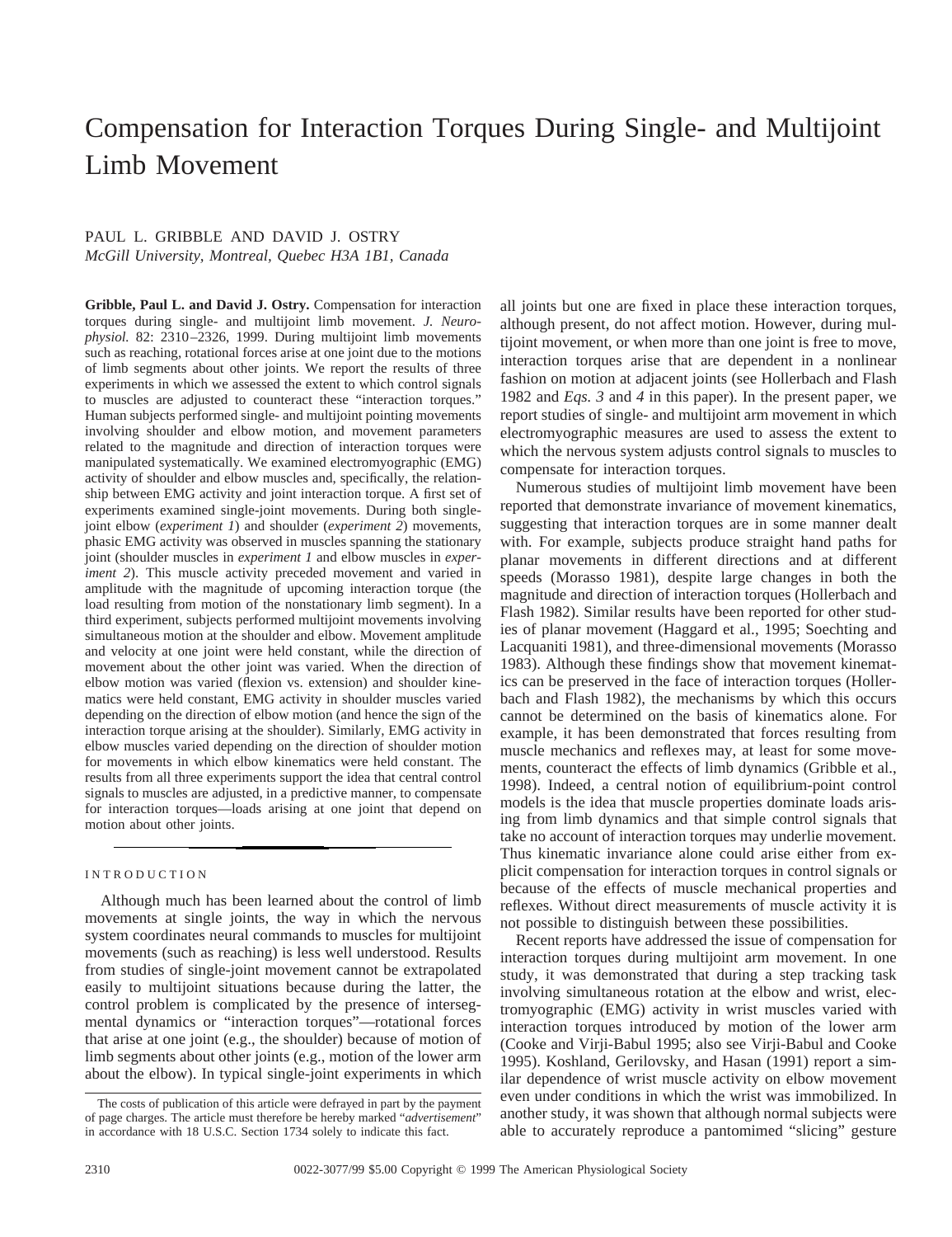involving shoulder and elbow rotation, patients without proprioception made systematic movement errors consistent with a failure to offset joint interaction forces at the elbow due to motion of the upper arm (Sainburg et al. 1993; also see Ghez and Sainburg 1995). In a related study, Sainburg, Ghilardi, Poizner, and Ghez (1995) demonstrated that when elbow motion was held constant and the amplitude of shoulder movement was varied (thus affecting the interaction torque arising at the elbow), changes in the timing of elbow muscle activity were observed that varied systematically with changes in interaction torques. The authors conclude that this reflects adjustments in control signals to offset the effects of limb dynamics.

The possibility that even in single-joint movements, control signals are adjusted to offset the effects of interaction torques is raised by Almeida, Hong, Corcos, and Gottlieb (1995). These authors report phasic EMG activity at a stationary joint (e.g., the shoulder) that acts to stabilize the limb in the face of motion about an adjacent joint (e.g., the elbow). The authors note that the form of EMG activity at both the stationary and moving joint is similar and suggest that this may reflect a simple strategy whereby the nervous system may compensate for the effects of intersegmental dynamics.

Although the results of the studies described in the preceding text suggest that the nervous system uses compensatory adjustments in muscle activity to counteract forces arising from limb dynamics, a systematic exploration of the relation between interaction torques, movement kinematics and muscle activity patterns has not been reported. The present experiments extend previous work in a number of ways. We experimentally manipulate movement parameters (both amplitude and speed) related to the magnitude and direction of interaction torques during both single- and multijoint movements. We assess the relationship between interaction torques and EMG activity in both single- and double-joint muscles to assess the extent to which control signals compensate for interaction torques. In this way we explore how EMG activity varies in relation to interaction torques and the degree to which electromyographic changes systematically anticipate upcoming loads arising from limb dynamics.

We consider two types of movements involving shoulder and elbow motion. First, we examined single-joint movements in which subjects pointed to targets that could be achieved by rotating one joint alone (e.g., the elbow). Nevertheless, the stationary joint (e.g., the shoulder) was unrestrained and thus was affected by interaction torques arising due to motion of the other joint. Movement speed was manipulated experimentally, and hence the magnitude of the interaction torque arising at the stationary joint likewise varied (see *Eqs. 3* and *4*). Two experiments of this type were conducted. *Experiment 1* involved single-joint elbow flexion movements, and in *experiment 2,* each subject performed single-joint shoulder flexion movements from the start position. We examined EMG activity in muscles spanning the stationary joint and, in particular, the relationship between the magnitude of EMG activity in muscles at that joint and the magnitude of the interaction torque arising due to motion about the nonstationary joint. The timing of EMG activity relative to movement onset also was examined.

In a third experiment, subjects performed movements to targets that involved simultaneous rotation at both the shoulder

and elbow. The direction of movement at one joint was varied systematically (flexion or extension), whereas the kinematics of the other joint were held constant. The effect of this manipulation was to vary the sign of the interaction torque arising at the joint at which kinematics were constant. The relationship between the magnitude of the interaction torque and EMG activity was examined.

In both kinds of experiments, anticipatory changes in EMG activity were observed that varied in proportion to interaction torques arising during movement. These results suggest that control signals to muscles are adjusted in a predictive manner to compensate for forces arising from multijoint dynamics.

## METHODS

#### *Subjects*

Ten subjects (7 male, 3 female) between the ages of 25 and 51 participated in *experiment 1.* Nine of these subjects also were tested in *experiments 2* and *3*. The experiments were conducted on separate days. Subjects reported no history of neurological or musculo-skeletal disorders. The experimental procedures used in these studies have been approved by the Ethics Committee of the Department of Psychology, McGill University.

## *Apparatus*

Figure 1*A* illustrates the experimental setup. Subjects were seated in front of a table with a glass surface, with their right arm abducted at the shoulder and supported by two custom-made air sleds—one located under the upper arm and a second under the wrist, both secured to the limb using Velcro straps. The sleds were attached to a 50-psi compressed air source, which supported the arm against gravity and provided essentially frictionless motion of the arm in a horizontal plane containing the shoulder. The wrist was stabilized using an elastic brace. Subjects were seated with the trunk in contact with the rounded cut-out section of the tabletop (see Fig. 1). Markers were placed bilaterally on the acromion, and trunk position was monitored continuously throughout the experiment using an overhead video camera to ensure that subjects' position remained constant relative to the table.

### *Movement tasks*

Subjects performed point-to-point movements to targets located on the glass surface. Movement speed was controlled by instructing subjects to pace each movement to auditory tones presented over a loudspeaker. Subjects were instructed to move quickly and accurately, without making corrective movements, from a single start position to a specified target. In all three experiments, both the upper and lower arm were free to move, and subjects had full vision of their limbs. Shoulder angles were defined relative to the frontal plane, such that increasing values correspond to greater amounts of shoulder extension (180° corresponds to an upper arm position parallel to the frontal plane). Elbow joint angles were defined relative to the upper arm such that 180° corresponds to full extension of the lower arm.

In *experiment 1* (see Fig. 1*B*), three targets were used. The target positions were determined separately for each subject, and involved 20, 40, and 60° of elbow flexion from the start position, and no shoulder movement. The initial position of the limb was the same for all movements (shoulder angle was 130° and elbow angle was 120°). Subjects were told that the movements could be achieved by only moving their forearm, although nothing prevented subjects from moving their upper arm. For each target, three movement speeds were tested (see RESULTS). For each of the nine experimental conditions (3 amplitudes  $\times$  3 speeds), 20 movements were recorded. Rest periods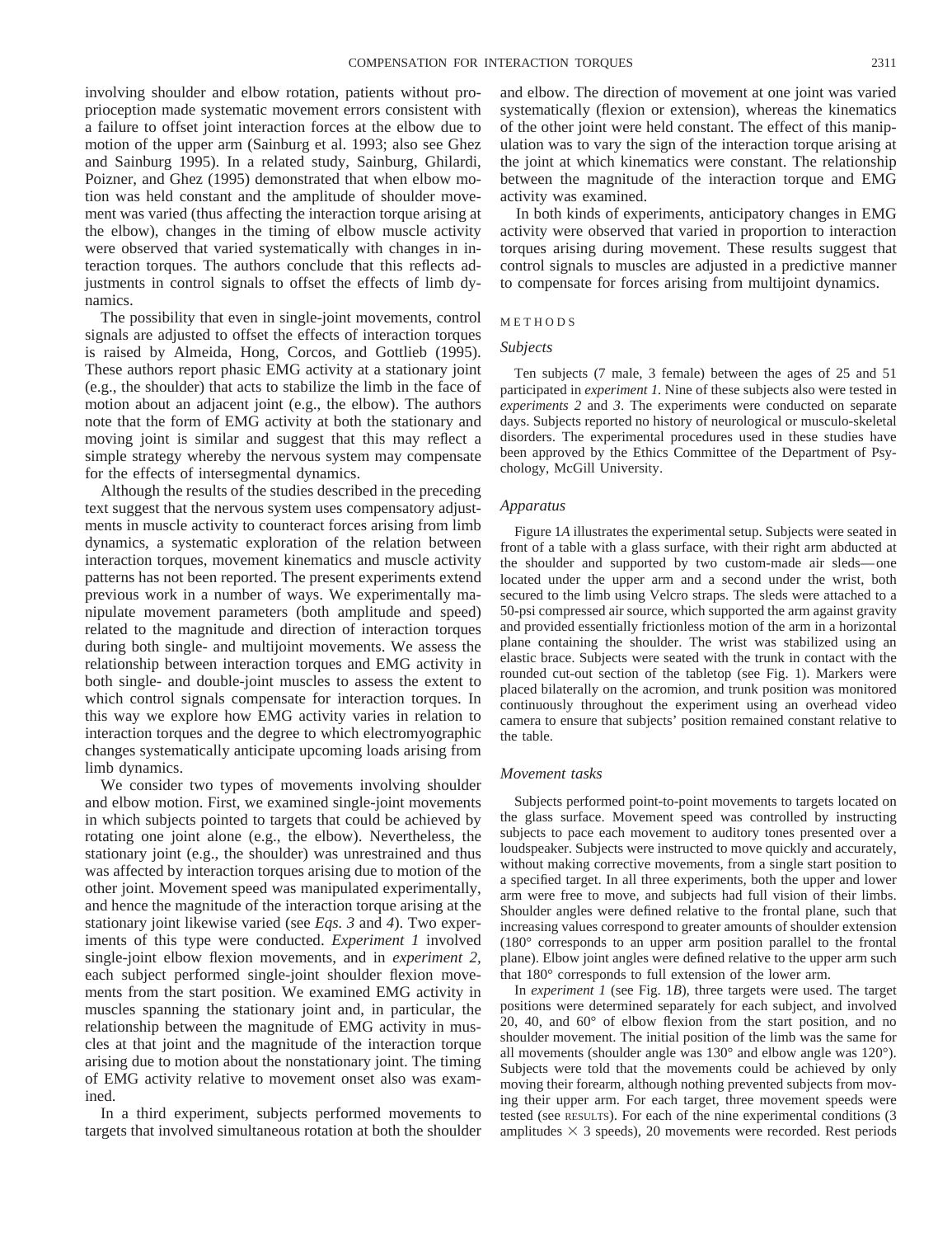

FIG. 1. Apparatus and experimental design. *A*: a compressed-air system supported the arm against gravity and allowed for frictionless motion in a horizontal plane to targets located on a glass surface. Six infrared emitting diodes (IREDs) located on the trunk, upper arm, and lower arm were used to compute shoulder and elbow angles during movement. Electromyographic (EMG) signals were recorded using bipolar surface electrodes from posterior deltoid, clavicular head of pectoralis, biceps long head, triceps lateral head, brachioradialis, biceps short head, and triceps long head. *B–D*: movement tasks. *B*: *experiment 1* involved single-joint elbow flexions. Dependence of shoulder muscle EMG activity on elbow movement velocity was assessed. *C*: in *experiment 2* subjects performed single-joint shoulder flexions, and the dependence of elbow muscle EMG activity on shoulder movement velocity was assessed. *D*: subjects in *experiment 3* performed multijoint movements involving simultaneous shoulder and elbow motion. Movement kinematics at 1 joint were held constant and the direction of motion about the other joint was varied.

were included to reduce subject fatigue. In all three experiments the order of the experimental conditions was randomized across subjects.

In *experiment 2* (see Fig. 1*C*), each subject made movements from the same initial position (170° at the shoulder and 100° at the elbow) to three targets. The targets involved 20, 40, and 60° of shoulder flexion from the start position, and no elbow rotation (no movement of the lower arm relative to the upper arm). Subjects were told that they could achieve the targets using shoulder rotation only, but as in *experiment 1,* their forearm nevertheless was free to move. Three movement speeds were tested for each target (see RESULTS). Twenty movements were recorded for each of the nine experimental conditions.

In *experiment 3* (see Fig. 1*D*), subjects performed multijoint movements involving simultaneous flexion or extension at both the shoulder and elbow. Four targets were placed on the glass surface representing 20° shoulder flexion with 30° elbow flexion, 20° shoulder flexion with 30° elbow extension, 20° shoulder extension with 30° elbow flexion, and 20° shoulder extension with 30° elbow extension. The initial limb position was the same for all targets (130° at the shoulder and 110° at the elbow). Two movement speeds were tested for each target (see RESULTS). In each of the eight experimental conditions (4 targets  $\times$  2 speeds), 20 movements were recorded.

## *Signal recording*

Time-varying position of the limb was recorded using Optotrak (Northern Digital), an optoelectronic position sensing device that tracks the three-dimensional positions of infra-red emitting diodes (IREDs). Six IREDs were attached to the torso, upper arm, and lower arm and were used to compute shoulder and elbow joint angles (see Fig. 1*A*). Movement signals were sampled at 200 Hz and digitally low-pass filtered at 8 Hz off-line using a second-order Butterworth filter implemented in Matlab (Mathworks).

EMG activity of seven limb muscles associated with shoulder and elbow movement was recorded using bipolar surface electrodes (Neuromuscular Research Center). Each electrode consists of two  $1 \times 10$ mm parallel silver bars placed 10 mm apart. Electrodes are housed in a compact case containing a  $10\times$  preamplifier. Recordings were made from posterior deltoid (a shoulder extensor), clavicular head of pectoralis (shoulder flexor), biceps brachii long head (2-joint flexor acting primarily at the elbow), biceps brachii short head (2-joint flexor acting at the shoulder and elbow), triceps brachii lateral head (elbow extensor), triceps brachii long head (2-joint extensor acting at the shoulder and elbow), and brachioradialis (elbow flexor). In a pilot study, activity of the sternocostal head of pectoralis also was recorded for two subjects. The patterns of results obtained were the same as those for the clavicular head. EMG signals were analogue low-pass filtered at 600 Hz and digitally sampled at 1,200 Hz. The resulting signals were digitally band-pass filtered between 30 and 300 Hz and fullwave rectified. For purposes of visualization and for scoring the onset and end of phasic EMG bursts (see following text), the rectified signals were digitally low-pass filtered at 50 Hz.

For each muscle, electrode placement was verified by having subjects perform test maneuvers involving both free movement and isometric force adjustments. For posterior deltoid, the electrode was placed such that phasic activity was observed during shoulder extension. The electrode recording the clavicular head of pectoralis was placed so that activity was observed during shoulder flexion but not during shoulder abduction. Although both the long and short heads of biceps cross the gleno-humeral joint, the long head acts primarily as an elbow flexor (Yamaguchi et al. 1997). Thus the electrode for recording the long head of biceps was located in a position where activity was seen during elbow flexion, but no activity was observed during shoulder flexion. The electrode for recording the short head of biceps was positioned so that activity was observed for both elbow and shoulder flexion. Similarly, the electrode for recording the lateral head of triceps was in a position where activity was seen during elbow extension but not during shoulder extension, whereas for the long head of triceps, the electrode was placed so that activity was observed during both elbow and shoulder extension. For brachioradialis, a single-joint elbow flexor, the electrode was placed so that activity was seen during elbow flexion.

#### *Data analysis*

For each trial, kinematic records and EMG signals were timealigned to the start of movement, which was scored using the tangen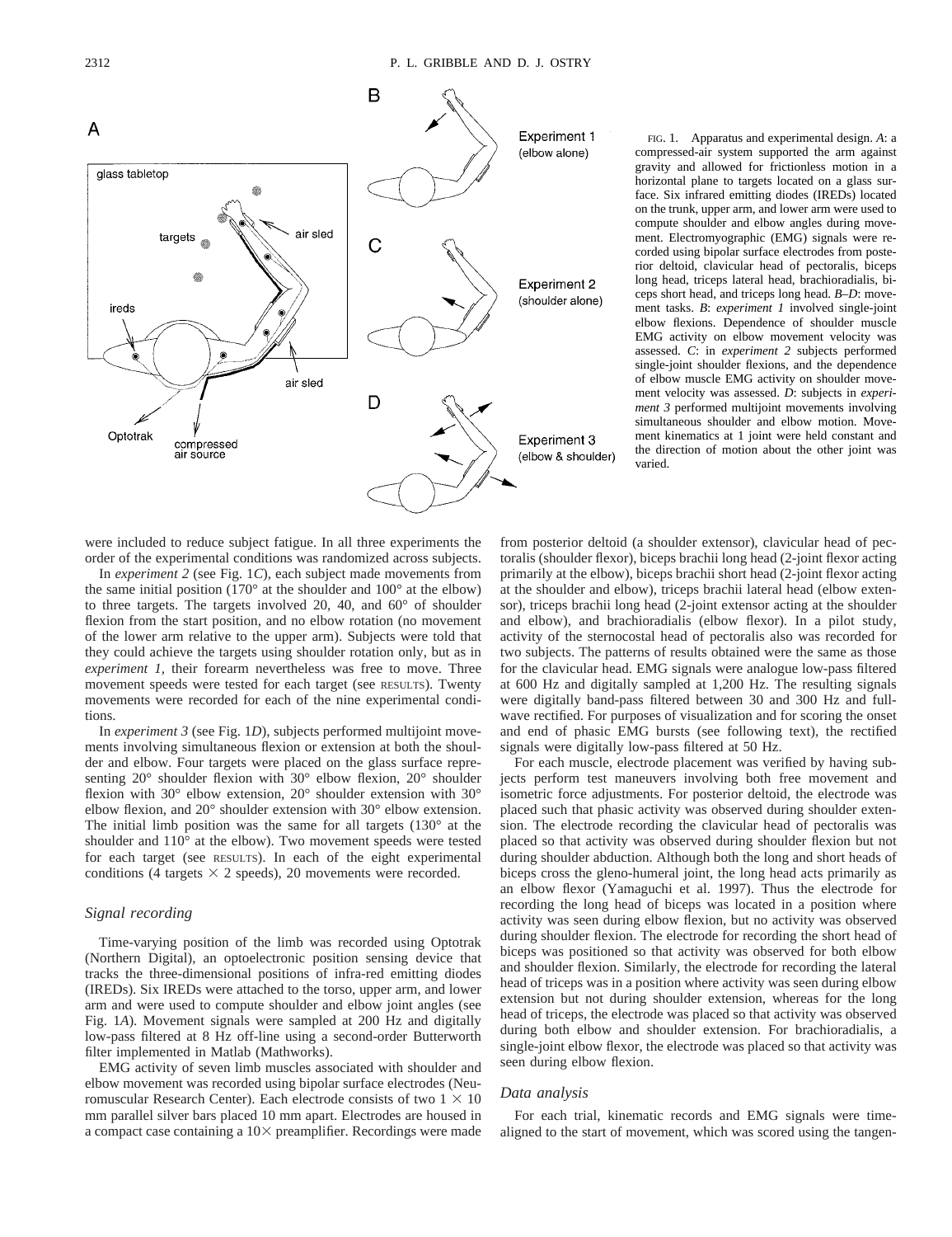tial velocity of an IRED located on the hand. Movement start and end were scored at 5% of peak tangential velocity. Shoulder and elbow joint movement amplitudes were computed as the difference between joint angles at the start and end of movement. Average velocities of shoulder and elbow movements were computed as the ratio of movement amplitude to movement duration. In the single-joint experiments (*experiments 1* and *2*), we found that the average movement velocities observed in the three nominal speed conditions tended to overlap. To maximize the difference between mean movement velocities, data associated with different movement speeds were combined and then resorted into three equal sized, nonoverlapping groups according to average movement velocity—slow, medium, and fast. This procedure was carried out separately for each target condition.

Time-varying interaction torques at the shoulder and elbow were computed based on the equations of motion for a two-link planar arm (derived using Lagrangian techniques) (see Hollerbach and Flash 1982). The following equations give the equations of motion.

$$
N_1 = \ddot{\theta}_1 \left( I_1 + I_2 + m_2 l_1 l_2 \cos \theta_2 + \frac{m_1 l_1^2 + m_2 l_2^2}{4} + m_2 l_1^2 \right) + \ddot{\theta}_2 \left( I_2 + \frac{m_2 l_2^2}{4} + \frac{m_2 l_1 l_2}{2} \cos \theta_2 \right) - \frac{m_2 l_1 l_2}{2} \dot{\theta}_2^2 \sin \theta_2 - m_2 l_1 l_2 \dot{\theta}_1 \dot{\theta}_2 \sin \theta_2 \quad (1)
$$

$$
N_2 = \ddot{\theta}_2 \bigg( I_2 + \frac{m_2 l_2^2}{4} \bigg) + \ddot{\theta}_1 \bigg( I_2 + \frac{m_2 l_1 l_2}{2} \cos \theta_2 + \frac{m_2 l_2^2}{4} \bigg) + \frac{m_2 l_1 l_2}{2} \dot{\theta}_1^2 \sin \theta_2 \quad (2)
$$

 $N_1$  and  $N_2$  are shoulder and elbow torque,  $\ddot{\theta}_1$  and  $\ddot{\theta}_2$  are shoulder and elbow acceleration,  $\dot{\theta}_1$  and  $\dot{\theta}_2$  are shoulder and elbow velocity,  $\theta_1$ and  $\theta_2$  are shoulder and elbow joint angles,  $I_1$  and  $I_2$  are the moments of inertia of the upper and lower arm about their centers of mass,  $m_1$ and  $m_2$  are the masses of the upper and lower arms, and  $l_1$  and  $l_2$  are the lengths of the upper and lower arms.

For purposes of the present paper, we define interaction torques as *T*s, the net torque at the shoulder that depends on motion of the lower arm, and  $T_e$ , the net torque at the elbow that depends on motion of the upper arm:

$$
T_s = \dot{\theta}_2 \bigg( I_2 + \frac{m_2 l_2^2}{4} + \frac{m_2 l_1 l_2}{2} \cos \theta_2 \bigg) - \frac{m_2 l_1 l_2}{2} \dot{\theta}_2^2 \sin \theta_2 - m_2 l_1 l_2 \dot{\theta}_1 \dot{\theta}_2 \sin \theta_2 \quad (3)
$$

$$
T_e = \ddot{\theta}_1 \left( I_2 + \frac{m_2 l_1 l_2}{2} \cos \theta_2 + \frac{m_2 l_2^2}{4} \right) + \frac{m_2 l_1 l_2}{2} \dot{\theta}_1^2 \sin \theta_2 \tag{4}
$$

Joint accelerations and velocities were computed by numerically differentiating the position signals. Lengths  $l_1$  and  $l_2$  were measured for each subject  $(l_2$  included the length of the hand). Mass  $m_2$  and moment of inertia  $I_2$  were estimated in proportion to overall height and weight measurements for each subject, using anthropometric tables (Winter 1990).

For each movement trial, the onset and end of the first phasic EMG burst in each muscle was scored using an interactive computer program. On a trial-by-trial basis, a baseline measure of EMG activity was computed for each muscle as the mean activity during a 100-ms window, selected 300 ms before the start of movement. The onset of the first EMG burst was scored as the time at which the EMG signal rose three standard deviations above the mean baseline level and remained above that level for  $\geq$ 50 ms. The end of the EMG burst was scored as the time at which muscle activity returned to the baseline level and remained below baseline for  $\geq 50$  ms.

For each movement trial, the area associated with the first phasic burst of EMG activity was determined for each muscle by computing the integral of the signal between the onset and end of the burst. For each subject, the total set of values obtained for each muscle was normalized to *z* scores, which allows for comparisons across subjects. The normalization procedure was carried out separately for each experiment.

#### RESULTS

We show that during single-joint elbow and shoulder movements, phasic EMG activity is observed in muscles which act about the stationary joint—activity that resembles the agonistantagonist bursts typically associated with movement. Moreover, we show that the onset of this activity precedes movement and that the magnitude of this activity varies with the speed of movement at the nonstationary joint (and hence with the magnitude of the interaction torque produced by the moving segment). This supports the idea that there is centrally specified predictive compensation for interaction torques (torques arising at the stationary joint due to motion about an adjacent joint). Data from *experiment 3* also will be presented that support this idea in the context of multijoint movements.

It has been reported previously in the context of perturbation studies (Gomi and Osu 1996) and muscle cocontraction measurements (Gribble and Ostry 1998) that the activity of doublejoint arm muscles (biceps short head and triceps long head) primarily is related to elbow motion. Accordingly, for the purposes of the analyses in the present paper, we have grouped the double-joint muscles together with the single-joint elbow muscles (biceps long head, brachioradialis and triceps lateral head). Data from *experiment 3* also support the idea that double-joint muscle activity is primarily related to motion of the elbow, at least for the movements tested here (see *Experiment 3—multijoint movements*).

## *Experiments 1 and 2: single-joint movement*

Figure 2*A* shows, for a single subject, mean EMG activity as a function of time during a 40° single-joint elbow flexion movement (*experiment 1*). Means were computed over 20 individual trials. Figure 2*B* shows EMG activity during a 40° single-joint shoulder flexion movement (*experiment 2*). In both cases, typical phasic patterns of agonist and antagonist EMG activity were observed for muscles acting about the moving joint. In addition, phasic activity was seen in muscles which act about the stationary joint. For example, in Fig. 2*A,* phasic activity was observed in pectoralis and deltoid—single-joint shoulder muscles—that resembles the typical pattern of agonist and antagonist EMG bursts associated with shoulder movement, even though in this case the upper arm was stationary. Similarly, in Fig. 2*B,* phasic activity was seen in biceps long head, brachioradialis, and triceps lateral head (elbow muscles), even though there was minimal movement of the lower arm relative to the upper arm. All subjects in both *experiments 1* and *2* showed similar patterns.

In both single-joint elbow movements and single-joint shoulder movements, the onset of the phasic activity in flexor (agonist) muscles associated with the stationary joint preceded motion of the limb. In Fig. 3, we show histograms that depict the distribution of onset times of the first EMG burst in each muscle, relative to movement onset (pooled over all subjects and all movement trials). Movement onset is denoted by the vertical line at  $t = 0$ . Negative values indicate that the onset of EMG preceded movement, and positive values indicate the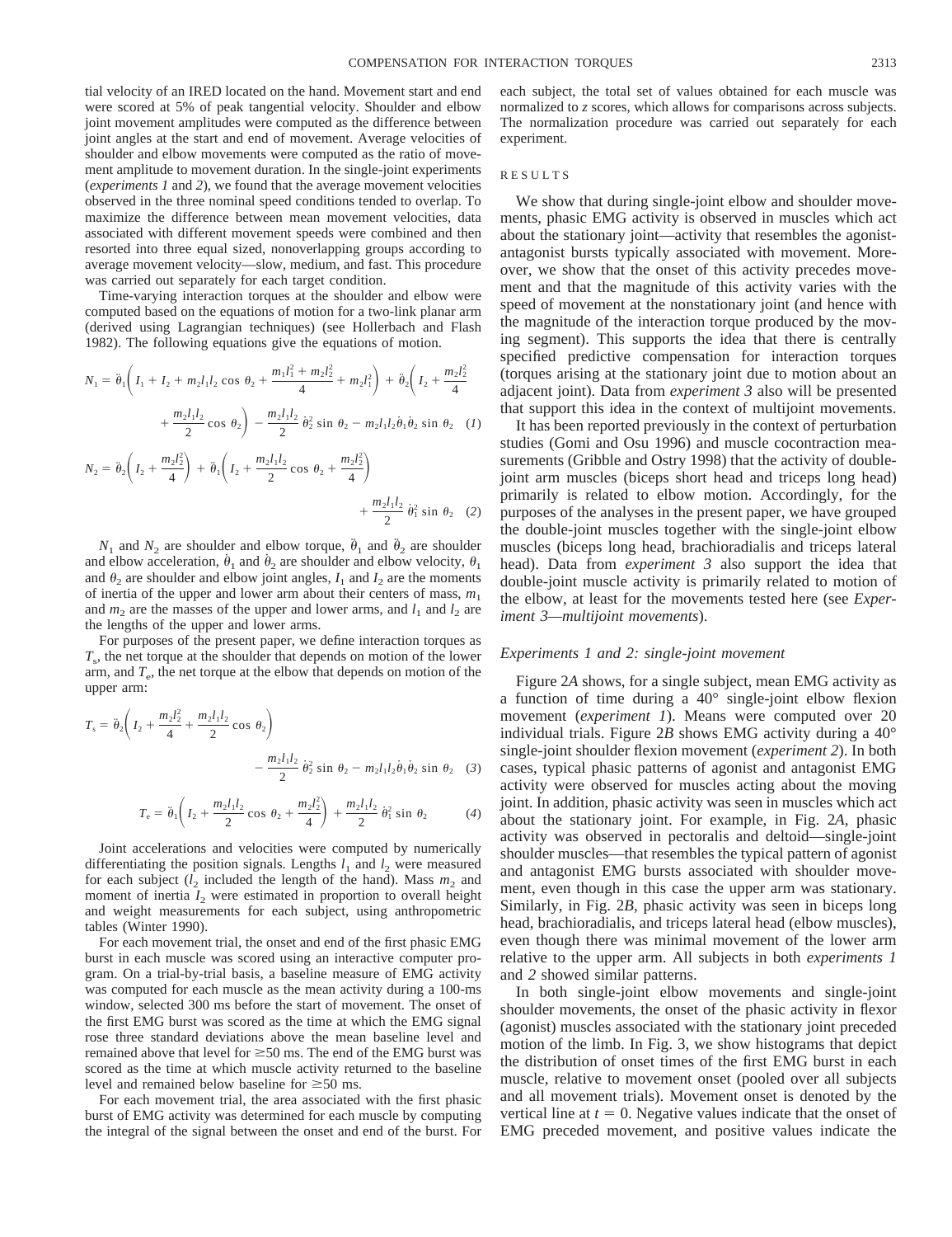

FIG. 2. Kinematic and EMG records for single-joint movements. Data shown in each panel are for 1 subject. *A*: single-joint elbow movements. Phasic EMG activity can be seen in single-joint shoulder muscles (pectoralis and deltoid) even though there is minimal shoulder movement. Note that the onset of the pectoralis burst precedes elbow movement. *B*: single-joint shoulder movements. Phasic EMG activity is seen in single-joint elbow and double-joint muscles even though there is minimal elbow motion. Moreover, activity in elbow (flexor) muscles precedes shoulder movement.

EMG onset occurred after movement start. The distributions of onset times for flexor muscles (which occurred before movement) are shown in the *left-hand column,* and the onset times for the extensor muscles are shown in the *right.*

Statistical tests (*t*-tests) were carried out to assess differences in EMG onset. Data from all subjects were taken together. For single-joint elbow flexion movements (Fig. 3*A*), the onset of the first EMG burst in pectoralis occurred well before movement onset (mean  $= -78$  ms,  $P < 0.01$ ). Similarly, Fig. 3*B* shows that for single-joint shoulder flexion movements, the onset of phasic activity in elbow flexor muscles also occurred before movement onset (mean  $= -39$ and  $-16$  ms for biceps long head and brachioradialis, respectively;  $P < 0.01$  in both cases). These data support the idea that the phasic activity (before movement) in muscles acting at the stationary joint arose centrally and was not the result of afferent inputs to motoneurons. It should be noted in addition that there was a proximal to distal temporal organization of EMG onsets in the (agonist) muscles examined here. For both elbow and shoulder movements, the onset of pectoralis activity preceded activity in elbow muscles (biceps long and short heads, and brachioradialis;  $P \leq$ 

0.01 in all cases) regardless of which joint was moved (also see *Experiment 3: multijoint movements*).

In Fig. 4, we show patterns of mean EMG activity for single-joint movements of different speeds. Data for a single subject are shown. Thin lines show slow movements and thick lines indicate faster movements. As has been reported previously, phasic EMG activity, which varied in magnitude with movement velocity, was seen in both agonist and antagonist muscles associated with the moving joint (Brown and Cooke 1981; Mustard and Lee 1987; Corcos et al. 1989). However, the phasic activity of muscles around the stationary joint also varied with the velocity of the moving joint. In Fig. 4*A,* which shows data for single-joint elbow flexion movements, it can be seen that the magnitude of the phasic activity in shoulder muscles (pectoralis and deltoid) varied with the velocity of elbow movement. As elbow velocity increased, so did the magnitude of the EMG burst in shoulder muscles, even though there was little movement of the upper arm. Similarly, it can be seen in Fig. 4*B* for single-joint shoulder movement that the magnitude of phasic activity in the single-joint elbow muscles (biceps long head, brachioradialis and triceps lateral head) varied with the speed of shoulder movement.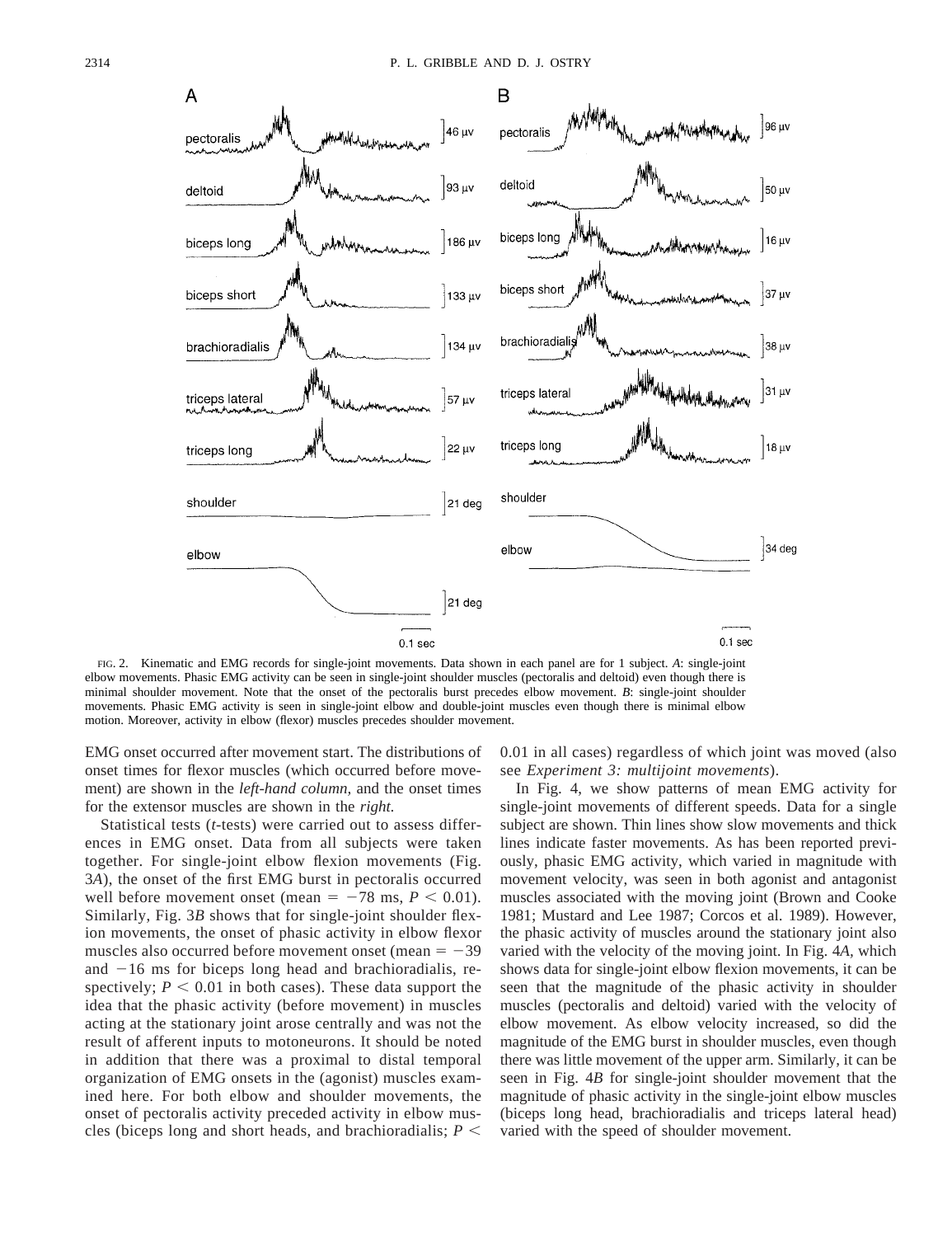

FIG. 3. Histograms showing the distribution of onset times of the 1st EMG burst in each muscle in single-joint elbow movements (*experiment 1, A*) and single-joint shoulder movements (*experiment 2, B*). Movement onset is denoted by a vertical line at  $t = 0$ . Data shown are pooled across all subjects and all experimental conditions. *A*: mean onset of pectoralis  $(-78 \text{ ms})$ , a single-joint shoulder flexor, preceded elbow movement onset. *B*: mean onset of single-joint elbow flexors (biceps long head,  $-39$  ms; brachioradialis,  $-16$  ms) as well as biceps short head ( $-20$  ms), a double-joint flexor, preceded shoulder movement.

If a joint such as the shoulder is to remain stationary, torques at the shoulder that arise due to motion of the lower arm about the elbow, as well as torques due to elbow muscle activity, must be offset by appropriate changes in shoulder muscle activity. This pattern can be seen in Fig. 5. In Fig. 5*A,* timevarying joint position and velocity, interaction torques, and muscle activation patterns are shown for single-joint elbow flexion movements at three speeds. Mean data for one subject are shown; other subjects showed similar patterns. Thin lines indicate slow movements and thick lines show faster movements. Fig. 5*B* shows comparable patterns for single-joint shoulder flexion movements. In *A* it can be seen that a torque was produced at the shoulder (*right*) due to elbow motion that was first in the extension direction (positive values), then in the flexion direction (negative values). The magnitude of this torque varied with the velocity of elbow movement (see *Eqs. 3* and *4*). Phasic activity was observed in single-joint shoulder

muscles—first in pectoralis, to offset the extension interaction torque, and then in deltoid, to oppose the flexion interaction torque. Moreover, as elbow velocity increased, the magnitude of this activity increased to offset the higher interaction torque arising at the shoulder.

Similarly, in single-joint shoulder movements (Fig. 5*B*), a torque was produced at the elbow (*left*) due to shoulder motion. As the velocity of shoulder movement increased, the magnitude of the interaction torque at the elbow increased. EMG activity in single-joint elbow muscles (biceps long head and triceps lateral head) likewise increased in proportion to the interaction torque. At the beginning of shoulder movement, phasic activity was seen in biceps long head that preceded and served to offset the effect of the interaction torque at the elbow in the extension direction. This was followed by activity in triceps lateral head that opposed the interaction torque in the flexion direction.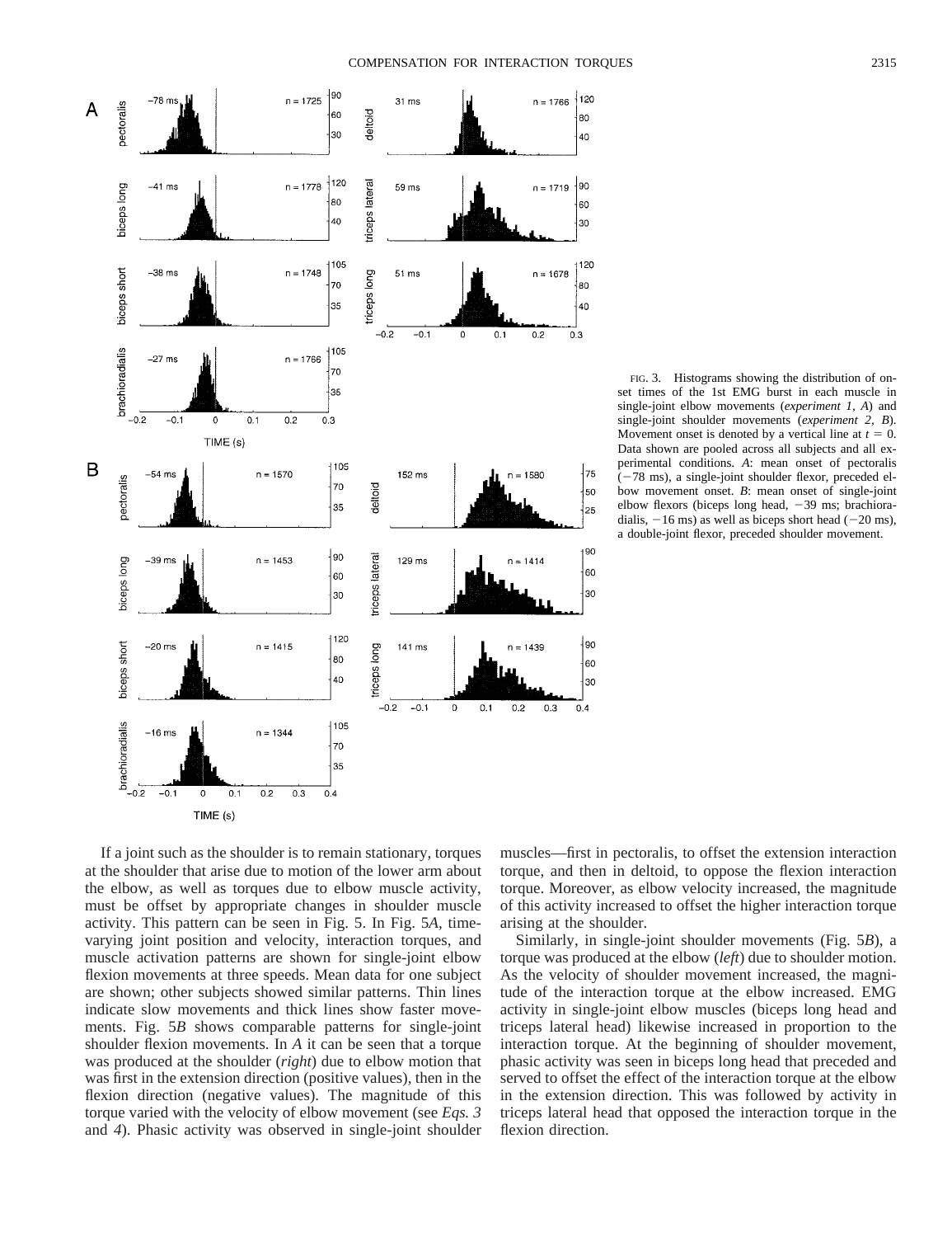

FIG. 4. Mean EMG activity and kinematic records for single-joint movements at 3 different speeds. *A*: magnitude of EMG activity in single-joint shoulder muscles (pectoralis and deltoid) varied with the speed of elbow movement, despite minimal shoulder motion in all cases. Data for 1 subject are shown. *B*: single-joint elbow and double-joint EMG activity varied depending on the speed of single-joint shoulder motion. Thin lines denote slow movements, thick lines show fast movements.

Although anticipatory muscle activity at the stationary joint varied systematically with the magnitude of upcoming interaction torque, it also can be seen in both Fig. 5, *A* and *B* that small-amplitude changes nevertheless occurred in the position of the stationary joint (the shoulder in *A* and the elbow in *B*) over the course of movement. This might indicate a lack of complete compensation for interaction torques by muscles acting at the stationary joint.

The relationship between muscle activity and movement speed is shown in Fig. 6. *A* shows, for *experiment 1* (single-joint elbow movements), normalized area of the first EMG burst in each muscle as a function of elbow movement velocity. In each panel, three movement amplitudes are shown, from *left* to *right*, 20, 40, and 60°. Data were normalized and for purposes of visualization were averaged across subjects. The *bottom right panel* shows elbow amplitude as a function of movement velocity to indicate the kinematic patterns associated with each experimental condition. For the 20° movements, average velocity ranged from 70 to 130°/s. For 40° and 60° movements, average velocity ranged from 130 to 200°/s and 160 to 270°/s, respectively. One-way repeated measures ANOVA was used to test whether elbow movement amplitude remained constant across the three elbow velocity conditions. Statistically significant differences were observed

 $(P < 0.01)$ , although they were very small compared with the overall movement amplitudes (0.9–1.8°). Thus the changes observed in EMG activity may be attributable to changes in movement velocity.

For each of the three different movement amplitudes tested, one-way repeated measures ANOVA was used to assess the effect of movement speed on normalized EMG activity. For elbow and double-joint muscles (biceps long and short heads, brachioradialis, and triceps long and lateral heads), EMG activity increased as a function of elbow velocity  $(P < 0.01$  in all cases except for the 20° target, for which only biceps long head and triceps long head showed significant differences). This dependence of agonist and antagonist EMG activity on movement speed is typical of point-to-point limb movements (Brown and Cooke 1981; Corcos et al. 1989; Mustard and Lee 1987). However, it also can be seen that single-joint shoulder EMG activity (pectoralis and deltoid) varied depending on the velocity of elbow movement ( $P < 0.01$  in all cases except the 20° target, which showed no reliable differences). This systematic dependence of shoulder EMG activity on elbow movement was present even though there was minimal movement at the shoulder (average shoulder movement amplitude ranged from 0.5 to 3.1° across subjects).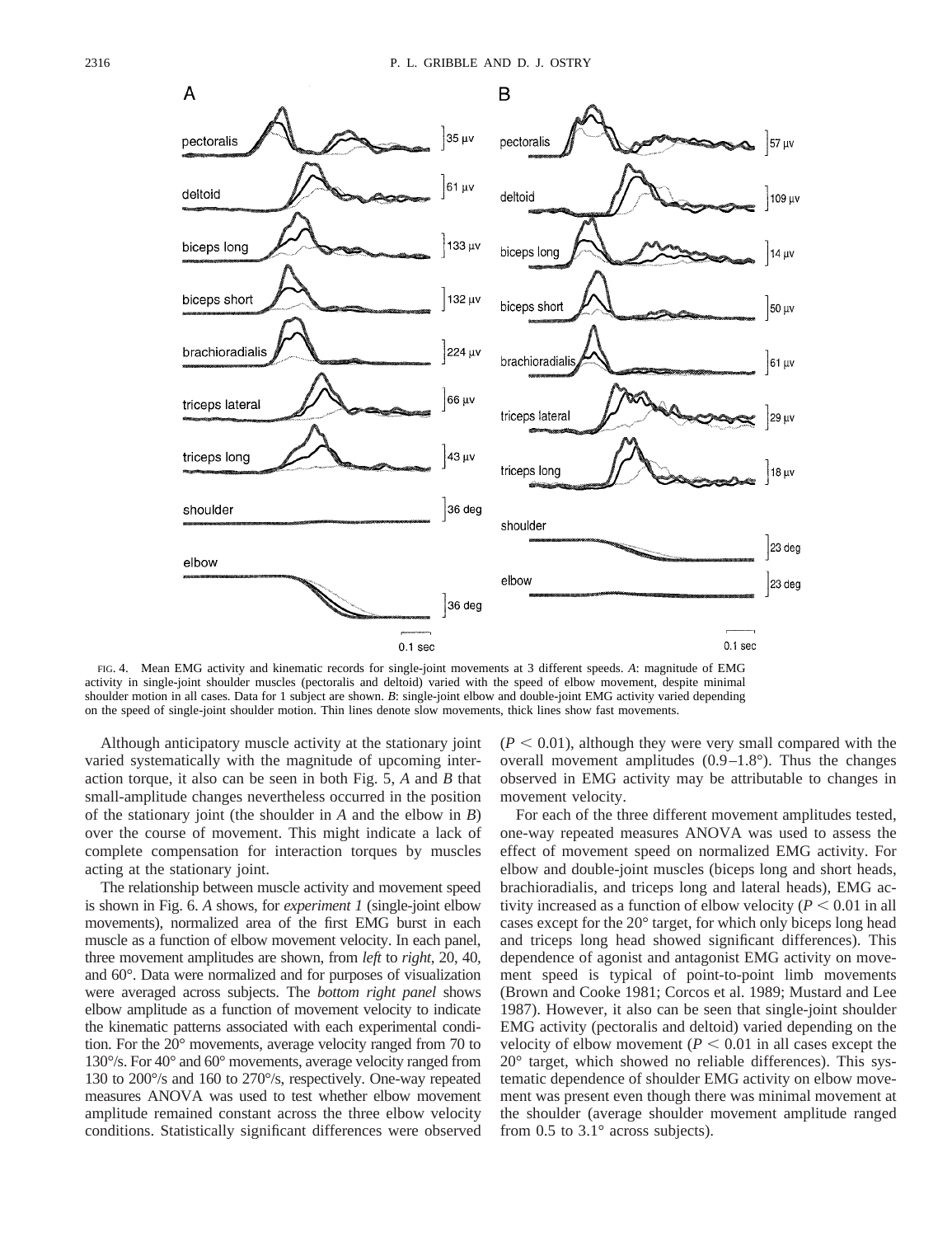

FIG. 5. Time-varying joint position, velocity, interaction torque and muscle activation patterns for single-joint elbow (*experiment 1, A*) and shoulder (*experiment 2, B*) movements at 3 speeds. Data shown in each panel are for 1 subject. *A*: increases in elbow velocity were accompanied by increases in the magnitude of the interaction torque at the shoulder (due to elbow motion) and likewise increases in the magnitude of EMG activity in single-joint shoulder muscles (pectoralis and deltoid). Shoulder motion during all 3 movements was minimal. *B*: as the speed of shoulder movement increased, the magnitude of the interaction torque at the elbow (due to shoulder motion) increased, as did the magnitude of EMG activity in single-joint elbow muscles. Little elbow motion was observed in all cases. Thin lines show slow movements and thick lines indicate fast movements.

Although shoulder movements were small, the possibility exists that the observed changes in shoulder muscle activity were related to differences in shoulder kinematics rather than to changes in elbow movement speed. To test for this possibility, we examined, for each movement target separately, the dependence of shoulder kinematics (movement amplitude and average velocity) on elbow speed. Using repeated measures ANOVAs, we found that there were no systematic changes in either shoulder amplitude or average velocity as elbow speed varied ( $P > 0.01$  for all tests except the 20 $^{\circ}$  target). For the 20 $^{\circ}$ target, statistically significant differences were observed in shoulder position ( $\langle 1^{\circ} \rangle$  and average velocity ( $\langle 3^{\circ}/s \rangle$ ; however, these changes were small relative to overall movement amplitude and velocity.

Figure 6*B* shows the dependence of EMG activity on the velocity of shoulder movement, for single-joint shoulder flexions (*experiment 2*). For the purposes of visualization, data shown are averaged over subjects. Figure 6*B* (*bottom right*) indicates the kinematic patterns associated with the single-joint shoulder movements tested in *experiment 2.* For 20° shoulder movements, average velocity ranged from 50 to 100°/s. For 40 and 60° movements, average velocity ranged from 60 to 130°/s and 90 to 180°/s, respectively. The dependence of EMG activity on shoulder movement velocity was assessed using oneway repeated measures ANOVAs. Consistent with previous reports, single-joint shoulder muscle activity (pectoralis and deltoid) varied with shoulder movement velocity ( $P < 0.01$ ). In addition, single-joint elbow and double-joint muscle activity (biceps long and short heads, brachioradialis, and triceps lateral and long heads) varied with the velocity of shoulder movement  $(P < 0.01)$ —even though minimal movement occurred at the elbow (average elbow movement amplitude for different subjects ranged from 1.8 to 5.9°). One-way repeated measures ANOVAs were used to verify, for each target separately, that shoulder movement amplitude did not vary with shoulder velocity  $[P > 0.01$  for all 3 targets except the 40<sup>°</sup> target, for which small  $(<1.9°)$  but significant differences were observed,  $P \le 0.01$ ]. Thus the changes observed in EMG activity may be attributable to changes in movement velocity. In addition we assessed the possibility that differences in elbow EMG activity might be due to undesired changes in elbow movement amplitude or velocity for the different shoulder movement speeds that were tested. Using one-way repeated measures ANOVAs for each target condition separately, we found that neither elbow movement amplitude nor average velocity varied with shoulder velocity ( $P > 0.01$  for all 3 targets).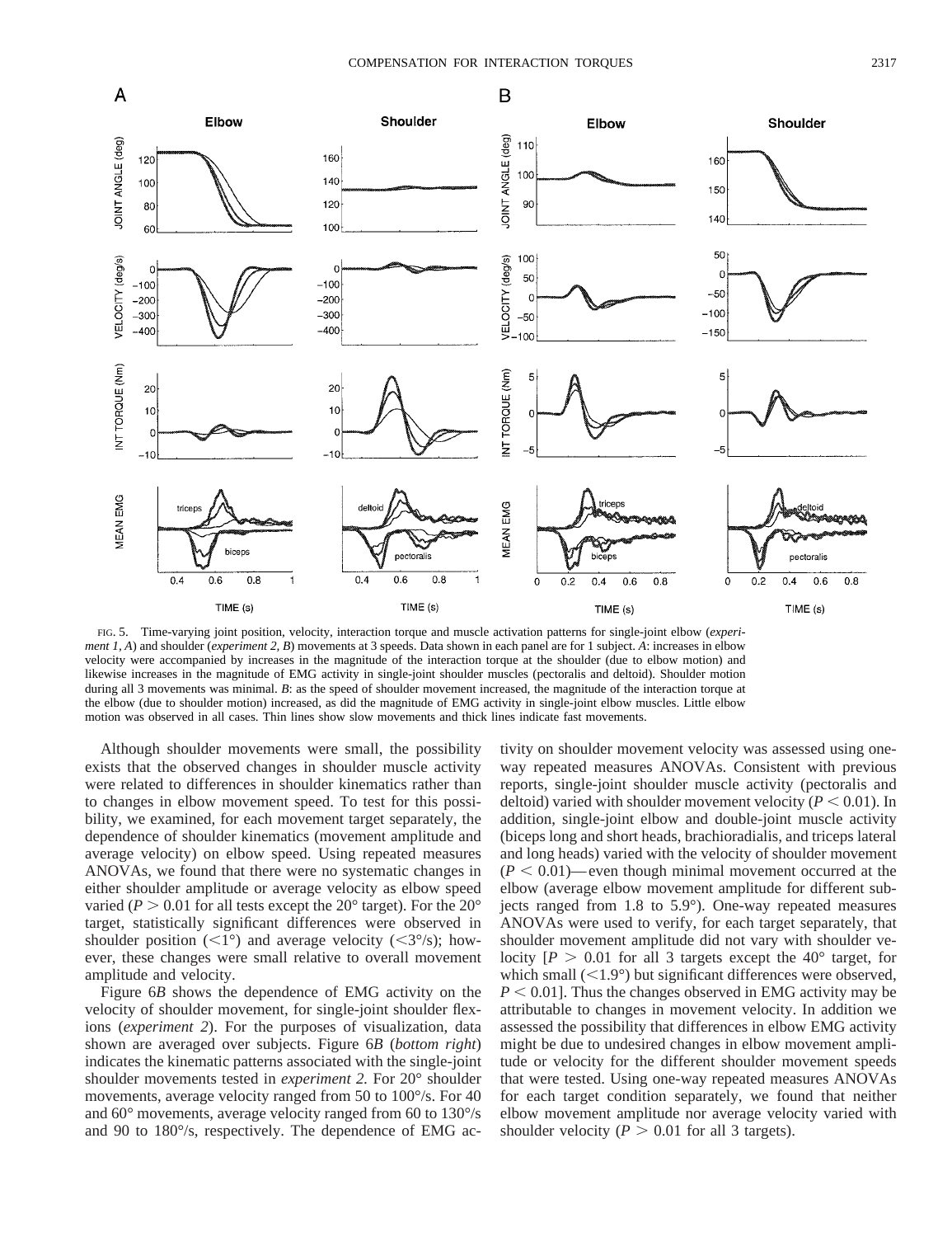

FIG. 6. Relationship between muscle activity (normalized area of the 1st EMG burst) and average movement speed in single-joint elbow movements (*experiment 1, A*) and single-joint shoulder movements (*experiment 2, B*). Data are averaged across all subjects. In each panel data for 3 movement amplitudes are shown (from *left* to *right*, 20, 40, and 60°). *Bottom right plot* of each panel shows the kinematic patterns associated with the movements (movement amplitude is plotted against average velocity). *A*: elbow and double-joint muscles showed a typical dependence of burst area on elbow movement velocity. In addition, EMG activity of pectoralis and deltoid (both single-joint shoulder muscles) varied with the speed of elbow movement. *B*: EMG activity of single-joint elbow and double-joint muscles varied with the speed of shoulder movement.

The relationship between movement velocity and interaction torque was assessed using one-way repeated measures ANOVAs for each movement target separately. In agreement with *Eqs. 3* and *4,* it was found that peak interaction torque at the stationary joint increased with higher movement velocities. In single-joint elbow movements, the average increase, from slow to fast movements, in peak shoulder interaction torque (torque at the shoulder due to elbow motion) was 10–20 Nm  $(P < 0.01$  for all 3 movement amplitudes). For single-joint shoulder movements, slightly smaller increases in elbow interaction torque were observed with increases in shoulder movement velocity  $(3-12 \text{ Nm}, P \le 0.01 \text{ for all } 3 \text{ amplitudes}).$ 

The dependence of muscle activity on interaction torque was assessed directly by examining the relationship between the maximum value of interaction torque and the integrated area under the first EMG burst for each muscle. These values are plotted in Fig. 7; mean values over all subjects and all experimental conditions are shown. In Fig. 7*A,* the relationship

between peak interaction torque at the shoulder (torque arising from motion of the lower arm about the elbow) and normalized EMG activity in single-joint shoulder muscles is shown for the single-joint elbow movements in *experiment 1.* For both pectoralis and deltoid, there was a significant correlation between EMG activity and peak interaction torque at the shoulder  $(r =$ 0.65 for pectoralis,  $r = 0.54$  for deltoid;  $P \le 0.01$  in both cases). Similarly, Fig. 7*B* shows the relationship between normalized EMG activity in single-joint elbow muscles and double-joint muscles, and the peak interaction torque at the elbow (torque arising due to motion of the upper arm about the shoulder). In all cases, a significant correlation was observed  $(r = 0.64$  for biceps long head,  $r = 0.68$  for biceps short head,  $r = 0.66$  for brachioradialis,  $r = 0.72$  for triceps lateral head, and  $r = 0.73$  for triceps long head;  $P < 0.01$  in all cases).

In summary, during single-joint movements at the elbow and shoulder, phasic activity was observed in single-joint muscles that act at the stationary joint. The finding that this phasic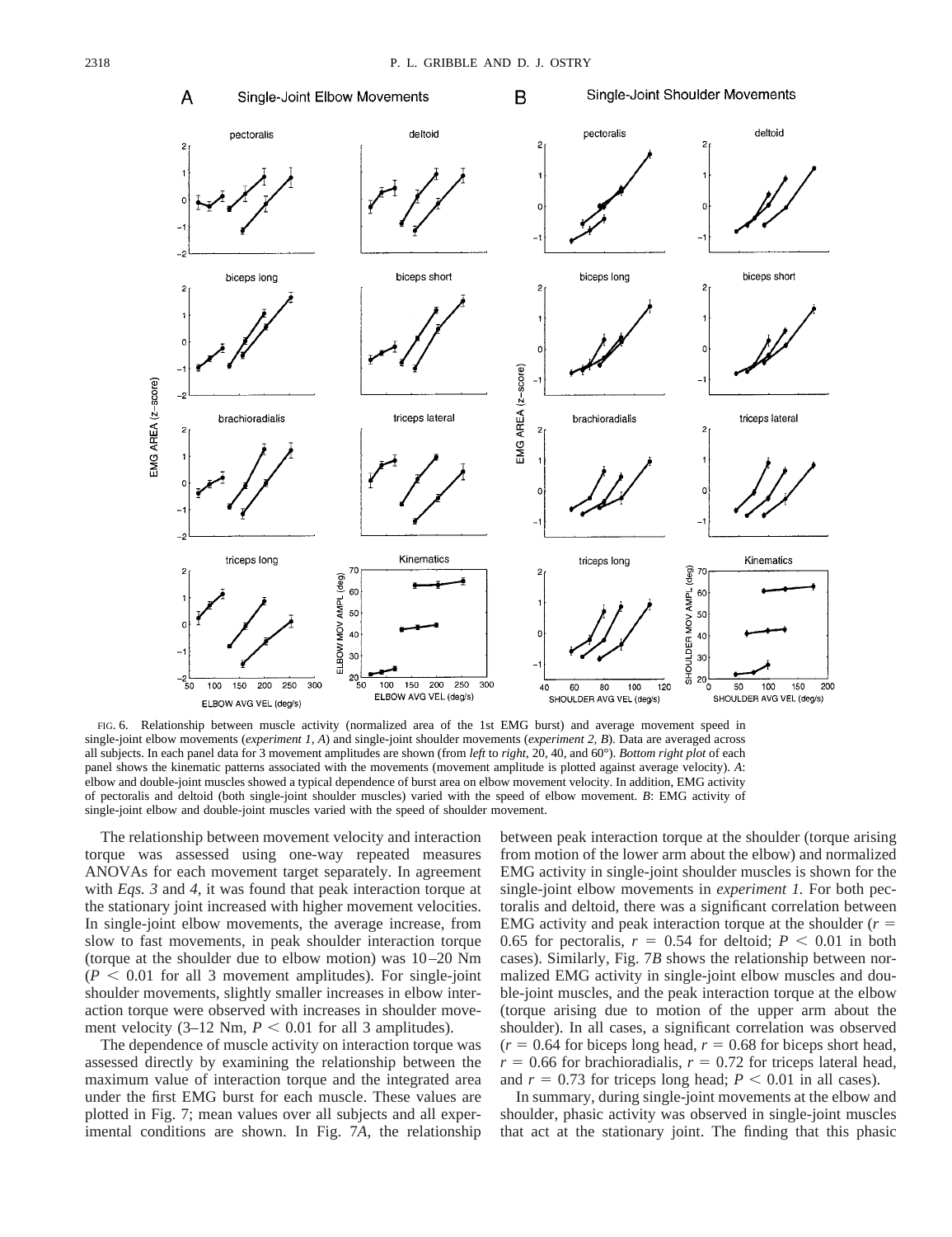

FIG. 7. Relationship between interaction torque and normalized muscle activity. Mean data from all subjects and all experimental conditions are shown. *A*: for single-joint elbow movements, muscle activity of pectoralis and deltoid varied as a function of peak interaction torque at the shoulder (the torque at the shoulder due to elbow motion). *B*: for single-joint shoulder flexion movements, activity in single-joint elbow and double-joint muscles varied as a function of peak interaction torque at the elbow (the torque at the elbow due to shoulder motion).

activity appeared before movement onset and the observed dependence of the amplitude of this activity on the velocity of movement at the nonstationary joint both support the idea that there are anticipatory adjustments to control signals to counteract the effects of interaction torques.

## *Experiment 3: multijoint movements*

In this experiment, subjects performed multijoint movements involving simultaneous motion at the elbow and shoulder. Targets were placed so as to vary the relative direction of shoulder and elbow movement, thus affecting the sign of interaction torques. The data are grouped in two different ways for analysis. First, movements are considered in which the shoulder kinematics were held constant (same direction, amplitude and velocity) but the direction of elbow movement was varied (flexion or extension). The effect of this was to vary the direction of the interaction torque at the shoulder (the torque at the shoulder arising due to elbow motion). We also consider movements in which elbow kinematics were held constant, and the direction of shoulder rotation was varied. In both cases we assessed the dependence of EMG activity in muscles acting about the joint at which kinematics were held constant, on the direction of movement at the other joint. For example, we assessed the dependence of shoulder muscle EMG on the direction of elbow rotation, for movements in which the shoulder movement direction, amplitude, and velocity were the same but the elbow movement involved either a flexion or an extension.

Figure 8 summarizes the findings of *experiment 3.* We show muscle activity patterns for those muscles that act about the joint at which kinematics were held constant. In Fig. 8*A,* we show the dependence of EMG activity in single-joint shoulder muscles on the direction of elbow movement for two movements in which the shoulder kinematics were held constant. Mean data for one subject are shown. In one movement, the shoulder and elbow rotated in the same direction (both flexion, thin lines), and in the other movement, they rotated in opposite directions (shoulder flexion, elbow extension—shown using thick lines). Note that the shoulder joint kinematics are essentially the same for both movements—only the direction of elbow rotation was different. Nevertheless, it can be seen that the magnitude of EMG activity in pectoralis and deltoid (single-joint shoulder muscles) varied with the direction of elbow rotation. Muscle activity was greater when the joints rotated in the same direction compared with when the shoulder and elbow rotated in opposite directions.

Similarly, Fig. 8*B* shows the dependence of EMG activity in single-joint elbow and double-joint muscles on the direction of shoulder movement when elbow kinematics were held constant. One movement involved flexion at both joints, and the other required shoulder extension and elbow flexion. Note again that in this case the kinematics for the elbow were essentially the same, and only the direction of shoulder rotation was different. EMG activity in elbow and double-joint muscles varied depending on the direction of shoulder movement. When the joints rotated in the same direction (thin lines), muscle activity was higher than when they rotated in opposite directions (thick lines). The same pattern was observed for all subjects.

As noted earlier, there have been a number of recent reports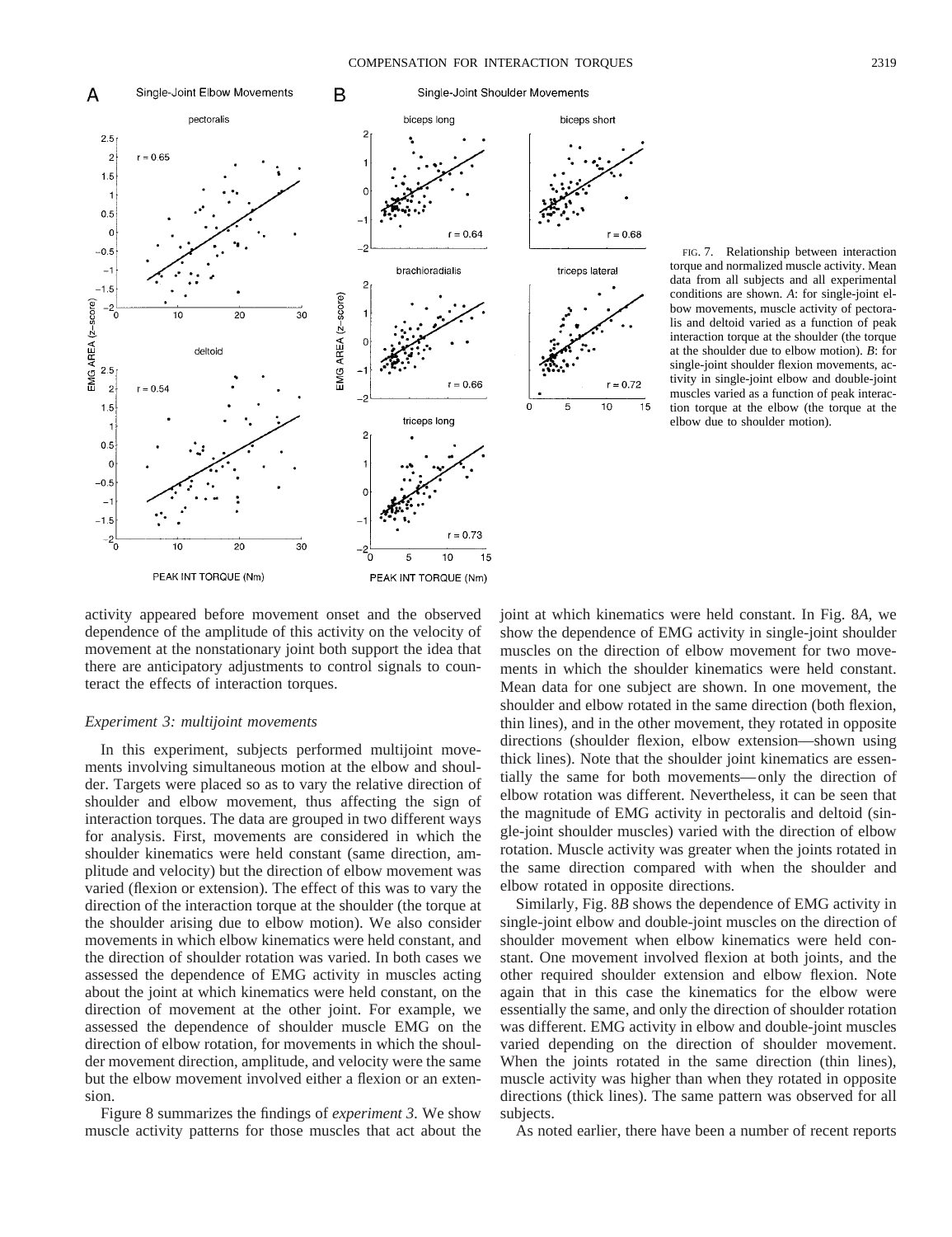

FIG. 8. Mean muscle activity and kinematic patterns for multijoint movements involving simultaneous shoulder and elbow motion (*experiment 3*). Data from 1 subject are shown. *A*: EMG activity in pectoralis and deltoid varied depending on the direction of elbow motion despite similar shoulder kinematics. Muscle activity was greater for movements in which the shoulder and elbow rotated in the same direction (and interaction torques at the shoulder opposed shoulder movement). *B*: single-joint elbow (biceps long head, brachioradialis, and triceps lateral head) and double-joint (biceps short head and triceps long head) EMG activity associated with the same elbow motion varied depending on the direction of shoulder movement. When the elbow and shoulder rotated in the same direction, interaction torque arising at the elbow due to shoulder motion opposed the elbow movement and greater activity in elbow and double-joint muscles was observed. Thin lines denote movements in which the joints rotated in the same direction, and thick lines show movements in which the joints rotated in opposite directions.

suggesting that double-joint muscle activity is related primarily to motion about the elbow joint. Data from the present study further support this. It can be seen in Fig. 8*B* that when the direction of shoulder movement was reversed (but the elbow kinematics were held constant), the EMG activity patterns for the double-joint muscles (biceps short head and triceps long head) in both cases displayed patterns similar to those of the single-joint elbow muscles. If the double-joint muscle activity was related primarily to shoulder movement, one would have expected to see a reversal in the order of onset of biceps short head and triceps long head activity, when the shoulder movement direction was reversed. That is, when the shoulder movement involved an extension, the triceps long head would have acted as an agonist and its activity would have preceded that of biceps short head, which would have acted as an antagonist. In contrast, it can be seen in Fig. 8*B* that for both shoulder flexion and extension movements, biceps short head activity preceded activity in triceps long head. These data provide support for the idea that (at least for the movements tested here), double-joint muscle activity is primarily related to elbow motion.

As in *experiments 1* and *2,* a proximal to distal temporal organization was observed for the onset of EMG bursts in shoulder and elbow muscles—the onset of shoulder agonist muscles preceded the onset of elbow agonist activity. Statistical tests (*t*-tests) were carried out on data pooled across subjects to assess differences in mean onset times. For movements involving shoulder and elbow flexion, mean onset of pectoralis activity ( $-75$  ms) preceded mean onset of biceps long ( $-52$ ms) and short ( $-58$  ms) head, as well as brachioradialis ( $-36$ ms) ( $P < 0.01$  in all cases). Likewise, for shoulder flexion/ elbow extension movements, mean onset of pectoralis activity

 $(-72 \text{ ms})$  preceded the onset of triceps lateral  $(-31 \text{ ms})$  and long  $(-29 \text{ ms})$  heads ( $P < 0.01$  in both cases). For shoulder extension/elbow flexion movements, mean onset of deltoid activity ( $-62$  ms) preceded activity of biceps long ( $-28$  ms) and short  $(-23 \text{ ms})$  head, as well as brachioradialis  $(-21 \text{ ms})$  $(P < 0.01$  in all cases). Finally, for movements involving shoulder and elbow extension, mean onset of deltoid activity  $(-57 \text{ ms})$  preceded the onset of activity in triceps lateral and long heads  $(-28 \text{ and } -25 \text{ ms}$ , respectively;  $P < 0.01$  in both cases).

The data from *experiment 3* are described further in Fig. 9. Time-varying position, velocity, and interaction torque at the shoulder and elbow are shown along with EMG activity in single-joint elbow and shoulder muscles. In Fig. 9*A,* two movements are shown—in both movements, the shoulder kinematics were held constant (flexion) but the elbow rotated either into flexion in one movement or extension in the other. It can be seen that the interaction torque arising at the shoulder due to elbow rotation (*right*) varied depending on the direction of elbow movement. When both joints rotated into flexion (shown using thin lines), a large interaction torque occurred at the shoulder that initially opposed shoulder flexion (positive values of torque). Conversely, when the joints rotated in opposite directions (thick lines), the interaction torque at the shoulder was opposite in sign (negative torque values)—in this case the interaction torque initially assisted the shoulder flexion movement. When muscle activation patterns are examined (*bottom*), it can be seen that the magnitude of single-joint shoulder (pectoralis and deltoid) EMG activity varied depending on the sign of the interaction torque at the shoulder. When the interaction torque initially opposed shoulder movement, muscle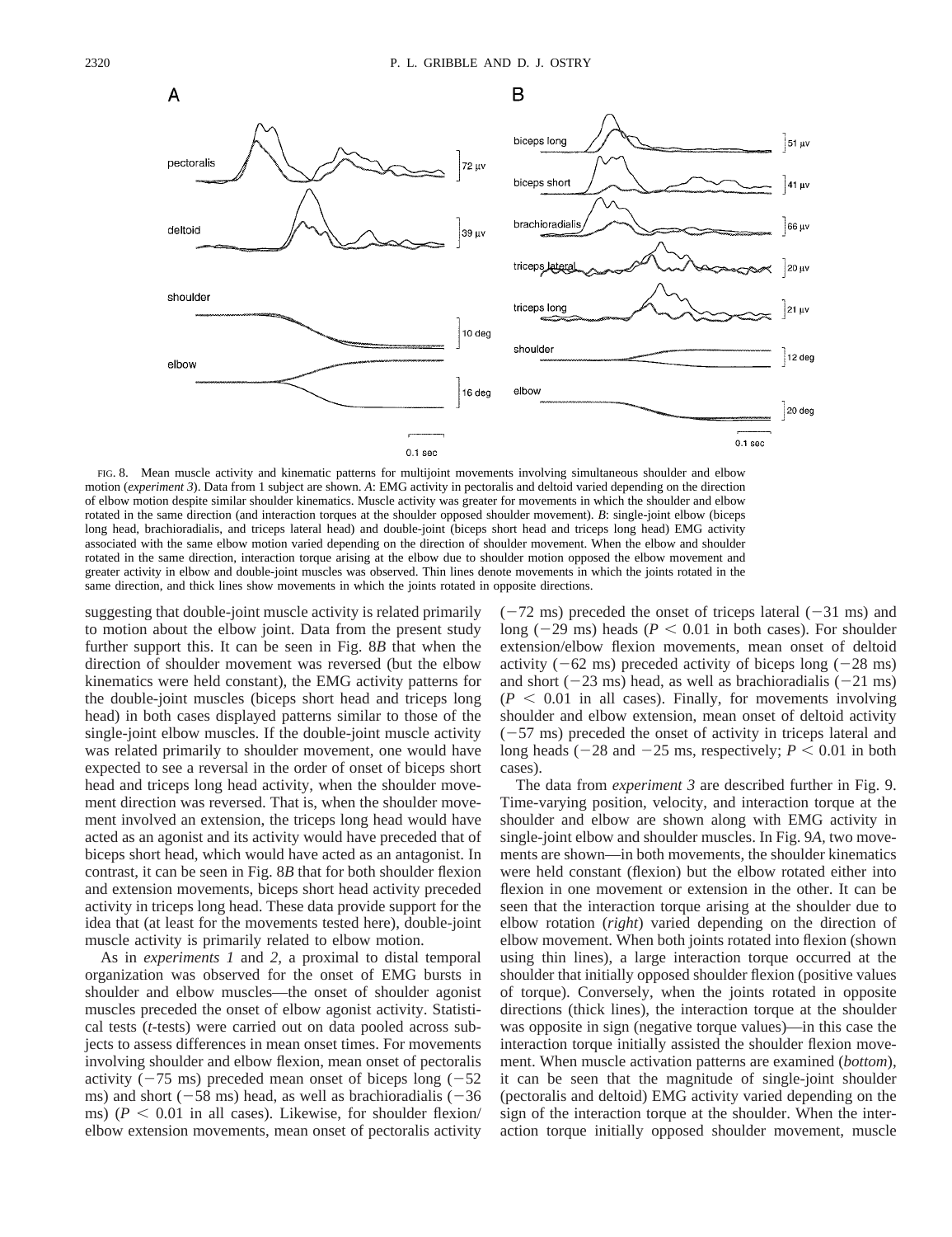

FIG. 9. Time-varying joint position, velocity, interaction torque, and muscle activity for multijoint movements in *experiment 3.* Data for 1 subject are shown. *A*: mean data for 2 movements in which the shoulder movement kinematics were held constant (flexion), but elbow movement involved flexion in 1 case and extension in the other. When the shoulder and elbow rotated in the same direction (thin lines), an interaction torque arose at the shoulder due to elbow motion that initially opposed shoulder flexion (positive values of torque). Muscle activity in single-joint shoulder muscles (pectoralis and deltoid) was greater for these movements than for those in which the joints rotated in opposite directions (thick lines), and the interaction torque at the shoulder initially assisted shoulder movement (negative torque). *B*: similar pattern was observed for 2 movements in which the elbow movement was held constant but the direction of shoulder rotation was varied. When movements involved both shoulder and elbow flexion, an interaction torque arose at the elbow due to shoulder motion that initially opposed elbow movement (positive values of torque). Muscle activity in single-joint elbow muscles (biceps long head and triceps lateral head) was greater than during movements in which the joints rotated in opposite directions, and the interaction torque at the elbow initially assisted elbow flexion (negative values of torque).

activity was greater than when the interaction torque assisted shoulder flexion. In the latter case, the interaction torque assisting shoulder flexion was presumably not of sufficient magnitude to produce the shoulder movement on its own, and so in this case muscle activity (e.g., pectoralis) still was required to generate sufficient net flexion torque.

Figure 9*B* shows the same signals plotted for two movements in which the elbow kinematics were held constant, but the shoulder movement involved a flexion in one case and an extension in the other. In this case, the interaction torque arising at the elbow (*left*) varied depending on the direction of shoulder motion—when the joints rotated in the same direction, the elbow interaction torque initially opposed the elbow movement (positive values of torque), and elbow EMG activity increased. When the joints rotated in the opposite direction, the interaction torque at the elbow assisted the elbow flexion (negative torque values), and muscle activity in single-joint elbow muscles (biceps long head and triceps lateral head) was

less. The same patterns were observed for the double-joint muscles.

The relationship between muscle activity and the relative direction of shoulder and elbow motion is shown in Figs. 10 and 11. All subjects showed similar patterns, thus the data shown are averaged across subjects. Figure 10 shows normalized EMG activity in single-joint shoulder muscles as a function of the direction of elbow motion for movements in which shoulder kinematics were held constant (20° flexion or extension). Figure 10, *bottom,* indicates the kinematic parameters of the movements. Shoulder amplitude is plotted against elbow amplitude for the four targets (positive values indicate extension, negative values denote flexion). Data for two movement speeds are shown—slower movements (—, average speed 44°/s for shoulder and 78°/s for elbow), and faster movements (- - -, average speed 61°/s for shoulder and 113°/s for elbow). It can be seen that the magnitude of EMG activity in shoulder agonist muscles (pectoralis for shoulder flexion, *left half* of *top*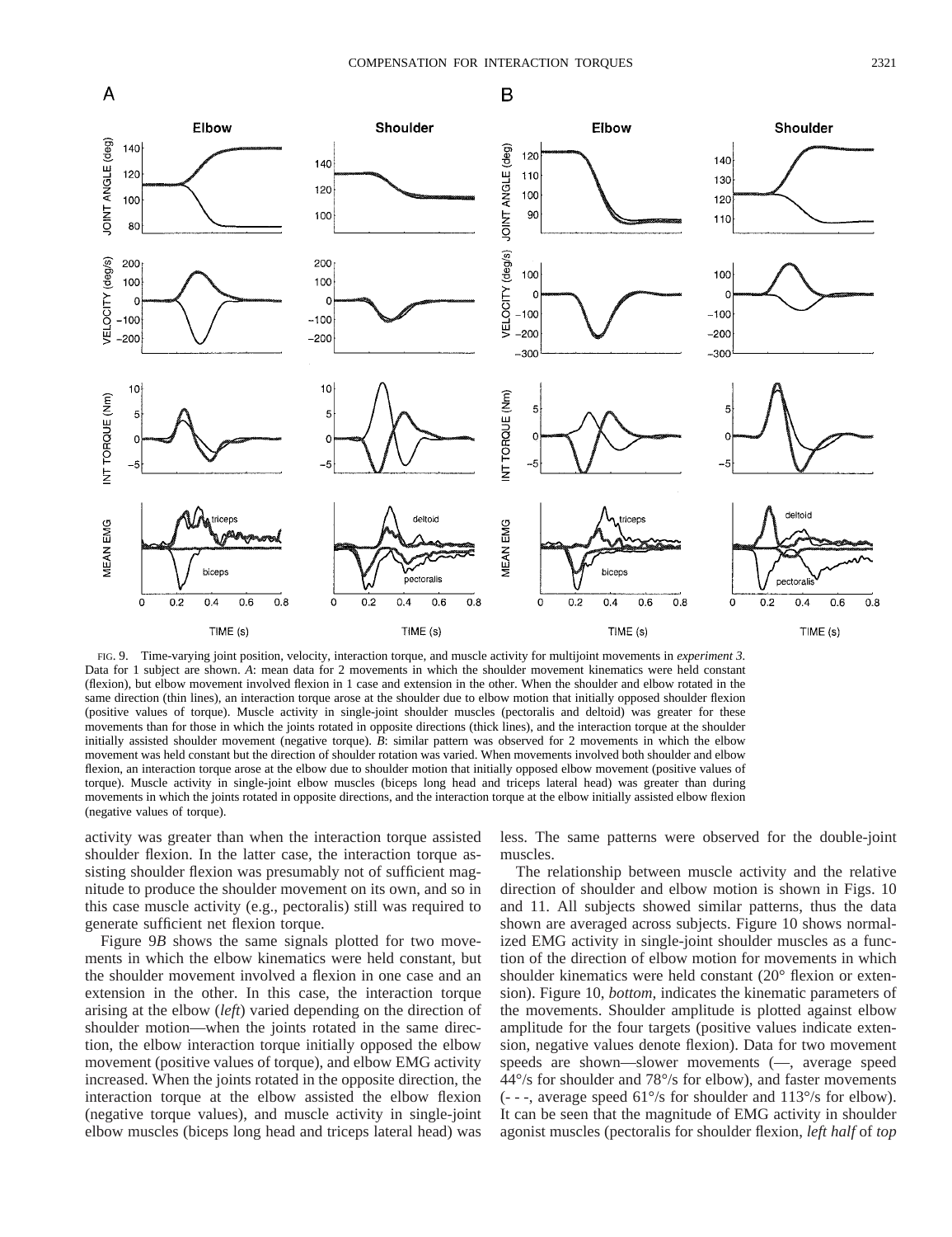

FIG. 10. Relationship between normalized EMG activity of single-joint shoulder muscles, and the direction of elbow motion, for movements in which the shoulder kinematics were held constant. Means across all subjects are shown, for movements at both slow (—) and fast (- - -) speeds. *Bottom*: kinematic patterns associated with each experimental condition (elbow movement amplitude is plotted against shoulder amplitude; negative values indicate flexion, positive values denote extension). For agonist muscles (pectoralis for shoulder flexion movements and deltoid for extension movements) EMG activity was greater for movements in which the shoulder and elbow rotated in the same direction and lower when they rotated in opposite directions. This pattern was less pronounced for antagonist muscles (pectoralis for shoulder extension movements and deltoid for flexion movements).

*left panel,* and deltoid for shoulder extension, *right half* of *right-hand panel*), varied depending on the direction of elbow movement. These differences were tested using separate oneway repeated measures ANOVAs for each muscle and each movement speed condition ( $P < 0.01$  for both muscles, at both speeds). When the joints rotated in the same direction, muscle activity was greater than when they rotated in opposite directions. Although smaller differences were observed, a similar pattern was seen in the antagonist muscles (deltoid for shoulder flexion, *left half* of *right-hand panel,* and pectoralis for shoulder extension, *right half* of *left-hand panel*)—EMG activity was higher when the shoulder and elbow rotated in the same direction ( $P < 0.01$  in all cases).

The possibility exists that the changes in shoulder muscle activity shown in Fig. 10 were related to differences in shoulder kinematics rather than to changes in the direction of elbow movement. We used one-way repeated measures ANOVAs to assess this possibility for each target and movement speed separately. For the movements involving shoulder flexion, there was no change in shoulder movement amplitude or average velocity associated with different elbow movement directions (flexion vs. extension) ( $P > 0.01$  in all cases). For movements involving shoulder extension, small differences in shoulder amplitude and velocity were observed ( $P < 0.01$  for both speeds for amplitude and average velocity). The average change in shoulder movement amplitude ranged from 3 to 5° across subjects, and the average change in shoulder velocity was in all cases  $\leq 10\%$  of peak velocity. Given that these differences are small relative to the overall movements, and in light of the finding that for shoulder flexion, changes in shoulder EMG were observed even though no reliable differences in shoulder kinematics were observed, it is unlikely that the differences in shoulder EMG for shoulder extension movements were due to the changes detected in shoulder kinematics.

In Fig. 11, the relationship between elbow and double-joint muscle activity and the direction of shoulder movement is shown for movements in which elbow kinematics were held constant (40° flexion or extension). Two movements speeds are shown—slow  $(-)$  and fast  $(- -)$ . The kinematic parameters of the movement conditions are indicated in the *bottom right panel,* which shows elbow movement amplitude plotted against shoulder amplitude (negative values indicate flexion, positive values denote extension). For agonist muscles (biceps long and short heads, and brachioradialis for elbow flexions, *left half* of *left-hand panels,* and triceps long and lateral heads for extensions, *right half* of *right-hand panels*), differences in EMG activity were observed for movements in which the direction of shoulder movement was reversed. When the shoulder rotated in the same direction as the elbow, EMG activity was greater than when the joints rotated in opposite directions. One-way repeated measures ANOVAs were used to test these differences for each movement speed and muscle separately  $(P < 0.01$  in all cases). Similar, although smaller differences were seen in antagonist muscles (biceps long and short heads and brachioradialis for elbow extensions, *right half* of *left-hand panels,* and triceps long and lateral heads for elbow flexions, *left half* of *right-hand panels*) ( $P < 0.01$  in all cases except brachioradialis, for which  $P < 0.05$  for slow elbow extension movements, and for which no difference was detected in fast elbow extension movements). Again, EMG magnitudes were greater for movements in which the joints rotated in the same direction.

As in the preceding text, one-way repeated measures ANOVAs were carried out to rule out the possibility that the observed differences in elbow and double-joint muscle activity might be due to differences in elbow kinematics associated with changing the direction of shoulder movement. No significant changes in elbow amplitude or velocity were observed for different shoulder movement directions (flexion vs. extension;  $P > 0.01$  in all conditions, for both amplitude and velocity).

### DISCUSSION

To assess the extent to which intersegmental dynamics are represented in control signals, we systematically manipulated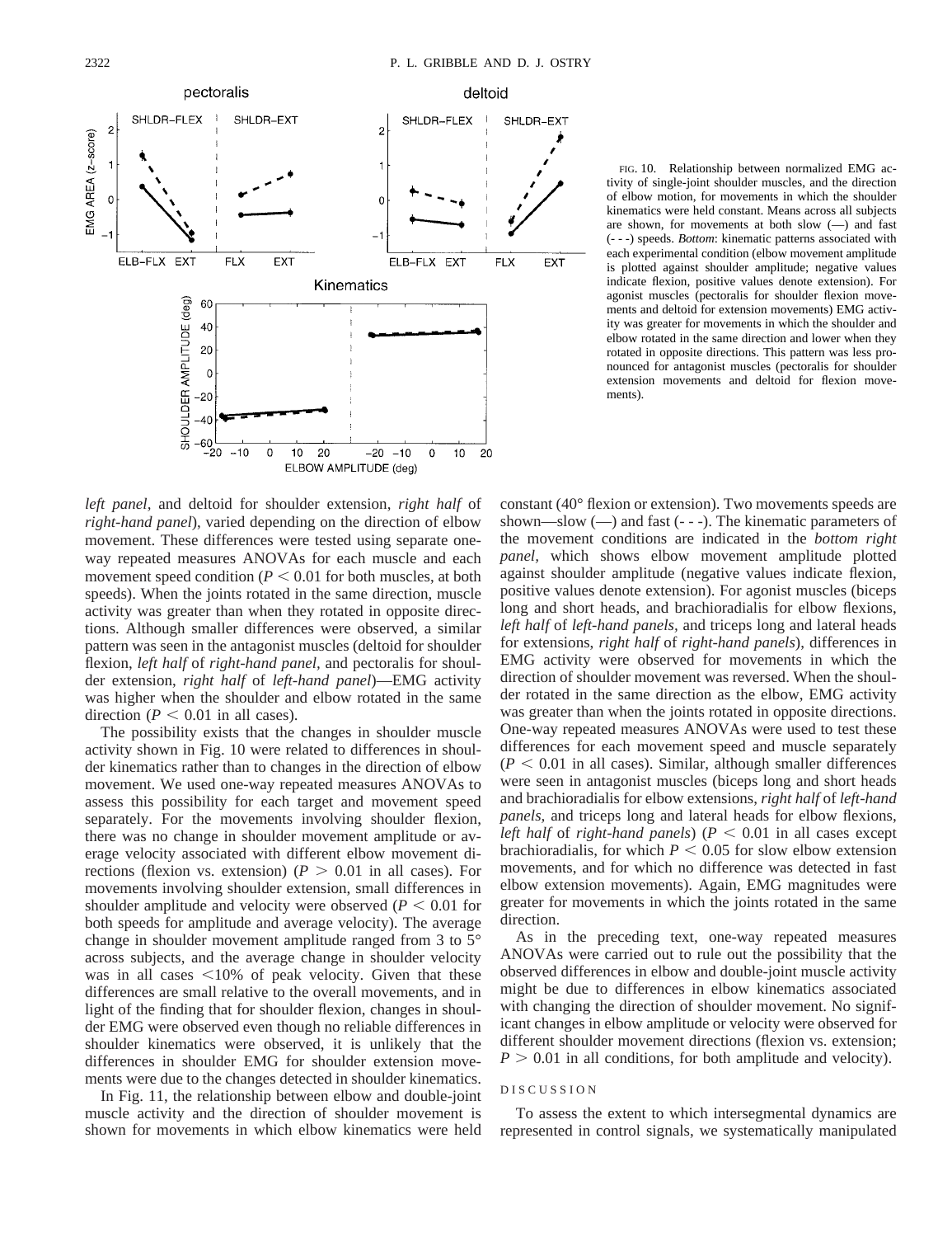

FIG. 11. Relationship between normalized EMG activity of elbow and double-joint muscles, and the direction of shoulder motion, for movements in which the elbow kinematics were held constant. Mean data across subjects are shown, for both slow  $(-)$  and fast  $(- -)$ movements. *Bottom righ*t: elbow movement amplitude is plotted against shoulder amplitude (negative values indicate flexion, positive values denote extension). For movement agonists (biceps long and short head, and brachioradialis for elbow flexion, and triceps long and lateral heads for elbow extension), EMG activity was greater for movements in which the shoulder rotated in the same direction as the elbow and less for movements in which the joints rotated in opposite directions. A less pronounced pattern was seen for antagonist muscles (biceps long and short heads, and brachioradialis for elbow extensions, and triceps long and lateral heads for elbow flexions).

parameters related to the magnitude and direction of joint interaction torques that accompany pointing movements involving the shoulder and elbow. We examined EMG activity of shoulder and elbow muscles, and specifically, the relationship between EMG activity and interaction torque. During singlejoint movements in which there was motion at only one joint, phasic EMG activity was observed in single-joint muscles spanning the stationary joint. This muscle activity preceded movement and varied in magnitude with upcoming interaction torque at that joint resulting from motion of the nonstationary limb segment. This pattern was observed both for single-joint elbow movements (movements in which the upper arm was stationary and the lower arm rotated about the elbow) and single-joint shoulder movements (movements in which the lower arm was stationary relative to the upper arm, which rotated about the shoulder).

A similar relationship between EMG activity and interaction torque was observed during multijoint movements involving simultaneous motion at the shoulder and elbow. Subjects performed movements in which movement amplitude and velocity at one joint was held constant while the direction of movement about a second joint was varied. When the direction of movement at the elbow was varied (flexion vs. extension) and shoulder movement kinematics were held constant, the magnitude of EMG activity in single-joint shoulder muscles varied depending on the direction of elbow motion (and hence the sign of the interaction torque arising at the shoulder). Similarly, the magnitude of EMG activity in elbow muscles varied depending on the direction of shoulder motion for movements in which elbow kinematics were held constant. The patterns of variation in EMG activity for both the single- and multijoint movements reported here are consistent with the idea that central control signals to muscles are adjusted, in a predictive manner, to compensate for interaction torques—loads arising at one joint that depend on motion about other joints.

Similar examples of anticipatory adjustments to control signals have been reported for other tasks. Studies of grip force adjustments during rapid arm movements with hand-held loads have suggested that subjects adjust control signals to finger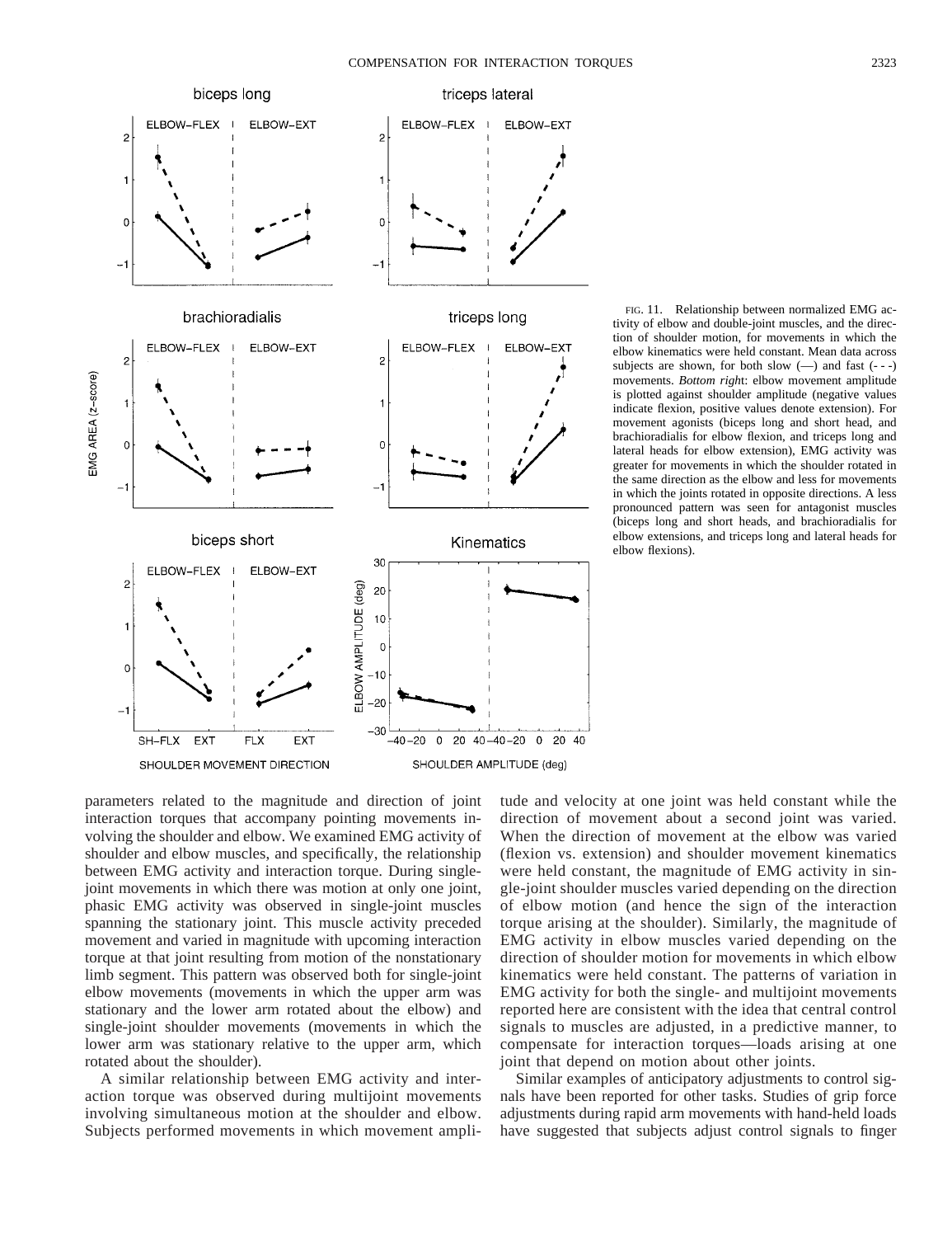muscles in a predictive manner to compensate for movement induced inertial, viscous, and elastic loads on objects (e.g., Flanagan and Wing 1997). Similarly, anticipatory adjustments in the activity of various trunk and leg muscles may be observed that offset loads on the body introduced by rapid arm movements (see de Wolf et al. 1998; van der Fits and Hadders-Algra 1998 for reviews).

A main finding of the experiments reported here is that during single-joint movement, marked phasic activity was observed in muscles acting at stationary joints. Related findings have been reported by Almeida, Hong, Corcos, and Gottlieb (1995) (also see Gottlieb et al. 1996). In their study, subjects produced single-joint elbow or shoulder flexions over three distances in a sagittal plane. EMG patterns in flexor and extensor muscles at the "focal" (moving) and "nonfocal" (stationary) joints were recorded for both movements in which the nonfocal joint was physically restrained or free to move. The authors show that for movements in which the nonfocal joint was unconstrained, phasic EMG patterns arose in muscles acting at the nonfocal joint that were similar in form to those seen in muscles at the focal joint and acted to oppose torques arising from motion at the focal joint. The authors conclude that some compensation for interaction torques occurred at the nonfocal joint. The results of the present study extend this work by demonstrating that phasic activity in muscles at the nonfocal joint arises in both single- and double-joint muscles and that the onset of this activity precedes movement. In addition, by experimentally manipulating both movement amplitude and speed, we show that the magnitude of EMG bursts in muscles at the nonfocal joint is related directly to the magnitude of upcoming interaction torques.

The finding of phasic activity in muscles acting at a stationary joint that precedes movement and varies in amplitude with upcoming interaction torques calls into question the validity of the concept of "single-joint" movement as it relates to neural control. Indeed, the single-joint movements reported here may be described more aptly as special cases of multijoint movement. Just as in the case of multijoint motion, control signals for single-joint motion must be coordinated appropriately to muscles at multiple joints to stabilize adjacent limb segments in the face of interaction torques. This multijoint coordination of control signals is required in all cases in which more than one limb segment is free to move, and intersegmental dynamics play a role.

The idea that control signals must be coordinated to muscles at multiple joints applies to other motor systems as well. For example, because in primates there is no one-to-one correspondence between individual fingers and forearm muscles, moving any single digit alone requires coordinating the activity of several muscles that have mechanical actions on many digits (Schieber 1995). Similarly, in systems such as the human jaw in which muscles act across multiple mechanical degrees of freedom, control signals to a large number of muscles must be coordinated appropriately to produce motions in individual degrees of freedom (Gribble et al. 1997; Laboissière et al. 1996).

It was observed in the present studies that the onset of EMG activity in shoulder and elbow muscles followed a proximal to distal temporal ordering—for both single- and multijoint movements, the onset of shoulder muscle activity tended to precede the onset of elbow muscle activity by  $\sim$ 20–50 ms.

These differences in onset timing are presumably not due to neural conduction delays, which would account for  $\leq$  5 ms of the time difference. The timing differences observed in the present experiments are consistent with previous reports of muscle activation patterns during multijoint limb movement (Karst and Hasan 1991; Wadman et al. 1980). In addition, McKiernan et al. (1998) report a similar temporal ordering, from proximal to distal muscles, of corticomotoneuronal activation of arm muscles. Similarly, Murphy, Wong, and Kwan (1998) and Scott (1998) report a temporal ordering of the onset of activity in single neurons projecting to proximal and distal muscles. These consistent temporal ordering effects may reflect an organizing principle for upper body movements and may serve in stabilizing the limb.

Additional factors that influence motor adaptation to movement related loads may be noted. Data from recent behavioral studies suggest that sensory feedback plays a critical role in maintaining the effectiveness of the mechanisms that underlie compensation for intersegmental dynamics. Patients who lack proprioceptive input from their limbs fail to accurately reproduce multijoint arm movements in which interaction torques play a major role (Ghez and Sainburg 1995; Sainburg et al. 1993, 1995). When patients were able to view their limbs during movement, however, their performance was improved markedly, although some differences remained relative to neurologically intact control subjects.

Recent neurophysiological data suggest a possible neural basis for the patterns of inter-joint muscle coordination reported here. McKiernan, Marcario, Karrer, and Cheney (1998) report experiments with awake, behaving monkeys in which spike-triggered averaging techniques were used to study the projections of corticomotoneuronal cells to proximal and distal limb muscles. They found that a large majority of the motor cortex cells examined produced postspike effects in two or more muscles, and moreover, nearly half of the cells examined produced postspike effects in both proximal and distal muscles (similar results also were reported for cells in the red nucleus, see Belhaj-Saif et al. 1998; also see Gibson et al. 1985; van Kan et al. 1993). In one case, individual cells were found that produced postspike facilitation in both single-joint shoulder (pectoralis) and elbow (brachialis) muscles. This pattern of projection from motor cortex to arm muscles, if at all general, would provide a mechanism by which compensation for interaction torques may be achieved. For example, the simultaneous activation of pectoralis and brachialis during flexion movements would tend to offset interaction torques at the shoulder due to flexion at the elbow. It should be emphasized, however, that the corticomotoneuronal system only accounts for a relatively small proportion of overall descending neural drive. Other cortical and spinal systems presumably play a significant role in interjoint coordination.

One implication of the findings presented in this paper is that the nervous system makes use of a representation of limb dynamics to carry out the adjustments to control signals that offset forces arising from intersegmental dynamics. Consistent with this finding, a number of researchers have suggested that predictive compensation for movement related loads is based on "internal models" of the motor apparatus (Jordan and Rumelhart 1992; Wolpert et al. 1995). The hypothesis is that these models are instantiated in neural circuitry and, depending on the formulation, are used to predict the kinematic conse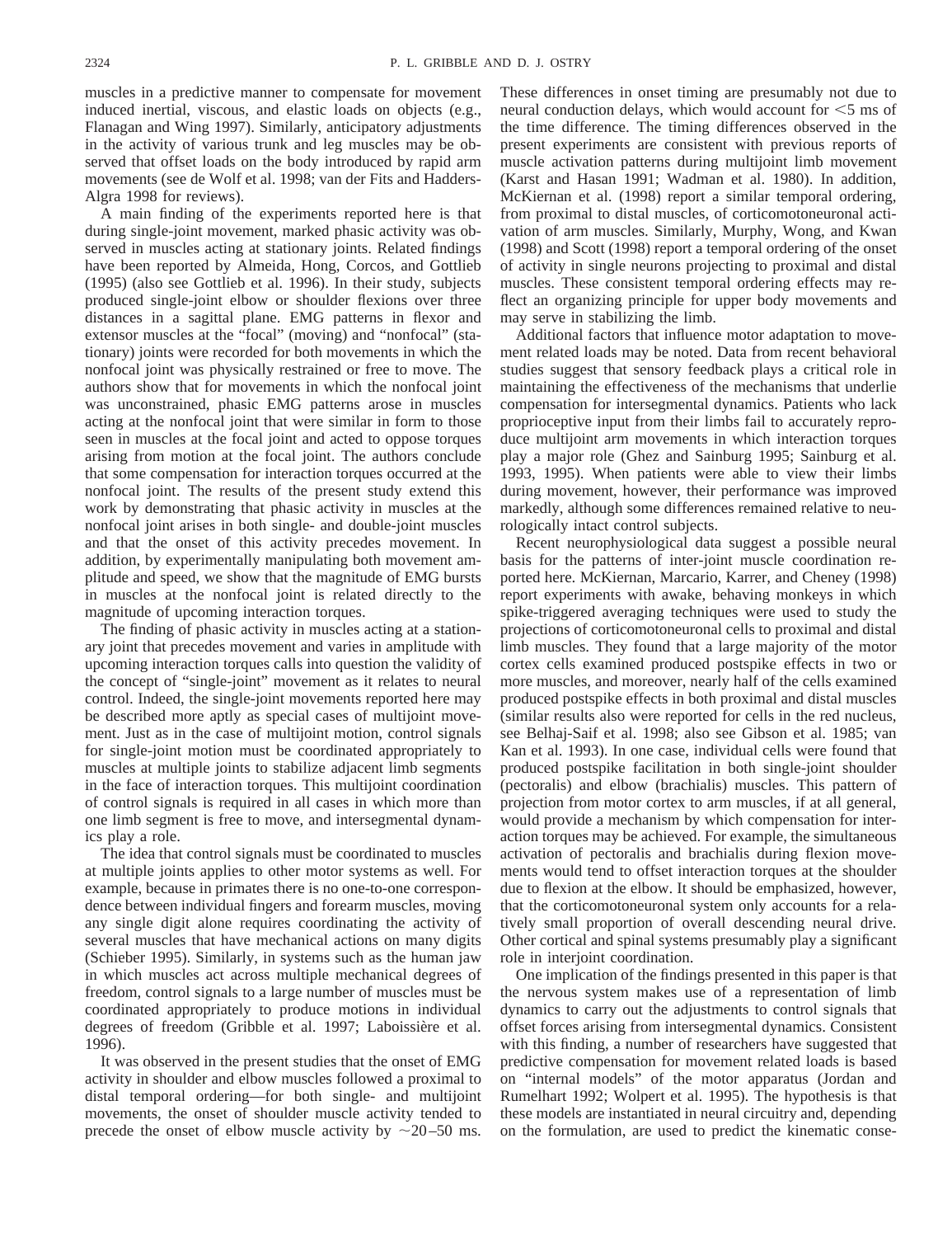quences of motor commands (the "forward model") and/or to determine the motor commands required to generate specific movement trajectories (the "inverse model") (e.g., Atkeson 1989; Kawato et al. 1990; Uno et al. 1989).

Although the present data are consistent with the general notion of internal models, they do not allow one to resolve a separate but related issue—whether the nervous system uses force or position control or some combination. The present finding—the systematic matching of muscle activity to interaction torque—is clearly compatible with models of control (such as inverse dynamics) in which time-varying forces and torques are explicitly computed by the nervous system. On the other hand, the sort of adjustments for forces observed in the present studies also may be cast in terms of equilibrium control models. For example, Flash and Gurevich (1997) present an equilibrium-style control model in which the shape of centrally specified equilibrium trajectories is modified to compensate for external loads introduced by a force field. In this scheme, adjustments to control signals modify equilibrium positions to generate compensatory forces rather than specifying time-varying muscle forces directly. An advantage of casting force control problems in the context of an equilibrium point model is that consistent with empiric findings, both in statics (Mussa-Ivaldi et al. 1985; Shadmehr et al. 1993) and during movement (Won and Hogan 1995), mechanical stability is preserved. Force control models such as inverse dynamics do not necessarily provide similar assurances of stability.

The present results do not permit us to differentiate between inverse dynamics and equilibrium style models of control. In particular, models based on the adjustment of a small number of control parameters (e.g., Gribble et al. 1998; Karniel and Inbar 1997; Loeb et al. 1999) may be able to reproduce many of the phenomena reported both here and in the literature on adaptive load compensation. Many ostensibly "complex" features of kinematics and limb impedance may be predicted using rather simple control signals in which values for a small number of parameters need to be specified (for example, the onset time, rate and duration of an equilibrium shift) (Feldman et al. 1990; Flanagan et al. 1993; Flash 1987; Gribble et al. 1998). It should be noted, however, that even in these cases a mapping is required to determine the adjustments to control signals necessary to produce a given pattern of load compensation.

The authors acknowledge D. Shiller and A. Feldman and thank J. R. Flanagan for helpful comments.

This research was supported by National Institute on Deafness and Other Communication Disorders Grant DC-00594, Natural Sciences and Engineering Research Council, Canada, and Fonds pour la Formation de Chercheurs et l'Aide à la Recherche, Québec.

Address for reprint requests: D. J. Ostry, Dept. of Psychology, McGill University, 1205 Dr. Penfield Ave., Montreal, QC H3A 1B1, Canada.

Received 23 March 1999; accepted in final form 17 June 1999.

#### REFERENCES

- ALMEIDA, G. L., HONG, D. A., CORCOS, D., AND GOTTLIEB, G. L. Organizing principles for voluntary movement: extending single-joint rules. *J. Neurophysiol.* 74: 1374–1381, 1995.
- ATKESON, C. G. Learning arm kinematics and dynamics. *Annu. Rev. Neurosci.* 12: 157–183, 1989.
- BELHAJ-SAIF, A., KARRER, J. H., AND CHENEY, P. D. Distribution and characteristics of post-stimulus effects in proximal and distal forelimb muscles from red nucleus in the monkey. *J. Neurophysiol.* 79: 1777–1789, 1998.
- BROWN, S. H. AND COOKE, J. D. Amplitude- and instruction-dependent modulation of movement-related electromyogram activity in humans. *J. Physiol. (Lond.)* 316: 97–107, 1981.
- COOKE, J. D. AND VIRJI-BABUL, N. Reprogramming of muscle activation patterns at the wrist in compensation for elbow reaction torques during planar two-joint arm movements. *Exp. Brain Res.* 106: 177–180, 1995.
- CORCOS, D. M., GOTTLIEB, G. L., AND AGARWAL, G. C. Organizing principles for single-joint movements. II. A speed-sensitive strategy. *J. Neurophysiol.* 62: 358–368, 1989.
- DE WOLF, S., SLIJPER, H., AND LATASH, M. L. Anticipatory postural adjustments during self-paced and reaction-time movements. *Exp. Brain Res.* 121: 7–19, 1998.
- FELDMAN, A. G., ADAMOVICH, S. V., OSTRY, D. J., AND FLANAGAN, J. R. The origin of electromyograms—Explanations based on the equilibrium point hypothesis. In: *Multiple Muscle Systems: Biomechanics and Movement Organization,* edited by J. Winters and S. Woo. New York: Springer-Verlag, 1990, p. 195–213.
- FLANAGAN, J. R., OSTRY, D. J., AND FELDMAN, A. G. Control of trajectory modifications in target-directed reaching. *J. Mot. Behav.* 25: 140–152, 1993.
- FLANAGAN, J. R. AND WING, A. M. The role of internal models in motion planning and control: evidence from grip force adjustments during movements of hand-held loads. *J. Neurosci.* 17: 1519–1528, 1997.
- FLASH, T. The control of hand equilibrium trajectories in multi-joint arm movements. *Biol. Cybern.* 57: 257–274, 1987.
- FLASH, T AND GUREVICH, I. Models of motor adaptation and impedance control in human arm movements. In: Self-Organization, Computational Maps and Motor Control, edited by P. Morasso and V. Sanguineti. Amsterdam: Elsevier North-Holland, 1997, p. 423–481.
- GHEZ, C. AND SAINBURG, R. Proprioceptive control of interjoint coordination. *Can. J. Physiol. Pharmacol.* 73: 273–284, 1995.
- GIBSON, A. R., HOUK, J. C., AND KOHLERMAN, N. J. Magnocellular red nucleus activity during different types of limb movement in the macaque monkey. *J. Physiol. (Lond.)* 358: 527–549, 1985.
- GOMI, H. AND OSU, R. *Human Arm Stiffness and Viscosity in Interaction with Environments on a Horizontal Plane.* Kanagawa, Japan,: Information Science Research Laboratory, NTT, 1996. (Technical Report ISRL*-*96-3).
- GOTTLIEB, G. L., SONG, Q., HONG, D. A., ALMEIDA, G. L., AND CORCOS, D. Coordinating movement at two joints: a principle of linear covariance. *J. Neurophysiol.* 75: 1760–1764, 1996.
- GRIBBLE, P., LABOISSIERE, R., AND OSTRY, D. Control of human arm and jaw motion: Issues related to musculo-skeletal geometry. In: *Self-Organization, Computational Maps and Motor Control,* edited by P. Morasso and V. Sanguineti. Amsterdam: Elsevier North-Holland, 1997, vol. 119, p. 483– 506.
- GRIBBLE, P. L. AND OSTRY, D. J. Independent coactivation of shoulder and elbow muscles. *Exp. Brain Res.* 123: 355–360, 1998.
- GRIBBLE, P. L., OSTRY, D. J., SANGUINETI, V., AND LABOISSIERE, R. Are complex control signals required for human arm movement? *J. Neurophysiol.* 79: 1409–1424, 1998.
- HAGGARD, P., HUTCHINSON, K., AND STEIN, J. Patterns of coordinated multijoint movement. *Exp. Brain Res.* 107: 254–266, 1995.
- HOLLERBACH, J. M. AND FLASH, T. Dynamic interactions between limb segments during planar arm movement. *Biol. Cybern.* 44: 67–77, 1982.
- JORDAN, M. I. AND RUMELHART, D. E. Forward models: supervised learning with a distal teacher. *Cognit. Sci.* 16: 307–354, 1992.
- KARNIEL, A. AND INBAR, G. F. A model for learning human reaching movements. *Biol. Cybern.* 77: 173–183, 1997.
- KARST, G. M. AND HASAN, Z. Timing and magnitude of electromyographic activity for two-joint arm movements in different directions. *J. Neurophysiol.* 66: 1594–1604, 1991.
- KAWATO, M., MAEDA, Y., UNO, Y., AND SUZUKI, R. Trajectory formation of arm movement by cascade neural network model based on minimum torquechange criterion. *Biol. Cybern.* 62: 275–288, 1990.
- KOSHLAND, G. F., GERILOVSKY, L., AND HASAN, Z. Activity of wrist muscles elicited during imposed or voluntary movements about the elbow joint. *J. Mot. Behav.* 23: 91–100, 1991.
- LABOISSIERE, R., OSTRY, D. J., AND FELDMAN, A. G. The control of multimuscle systems: human jaw and hyoid movements. *Biol. Cybern.* 74: 373–384, 1996.
- LOEB, G. E., BROWN, I. E., AND CHENG, E. J. A heirarchical foundation for models of sensorimotor control. *Exp. Brain Res.* 126: 1–18, 1999.